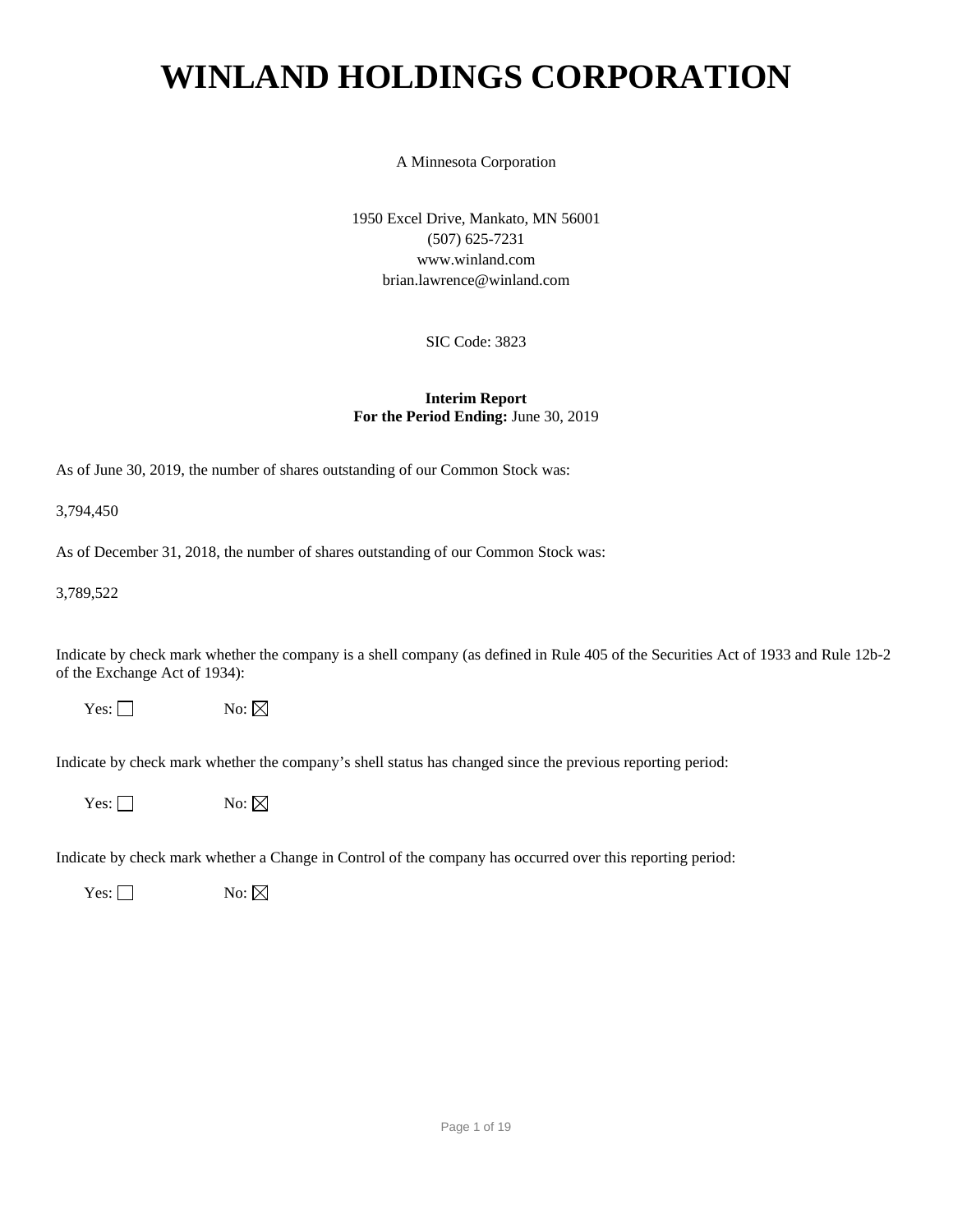#### **1) Name of the issuer and its predecessors (if any)**

Winland Holdings Corporation (Formerly known as Winland Electronics, Inc. Name change effective January 1, 2018.)

Issuer is a Corporation incorporated in the State of Minnesota on October 18, 1972. Current standing: Active.

Has the issuer or any of its predecessors ever been in bankruptcy, receivership, or any similar proceeding in the past five years?

Yes:  $\Box$  No:  $\boxtimes$ 

#### **2) Security Information**

| Trading symbol:                                  | WELX         |                             |
|--------------------------------------------------|--------------|-----------------------------|
| Exact title and class of securities outstanding: | Common Stock |                             |
| CUSIP:                                           | 974240106    |                             |
| Par or stated value:                             | \$0.01       |                             |
| Total shares authorized:                         | 20,000,000   | as of date: June $30, 2019$ |
| Total shares outstanding:                        | 3,794,450    | as of date: June 30, 2019   |
| Number of shares in the Public Float:            | 2,048,444    | as of date: June 30, 2019   |
| Total number of shareholders of record:          | 271          | as of date: June 30, 2019   |
|                                                  |              |                             |

Transfer Agent

| Name:  | Computershare                 |
|--------|-------------------------------|
| Phone: | 800-368-5948                  |
| Email: | web.queries@computershare.com |
|        |                               |

Is the Transfer Agent registered under the Exchange Act? Yes:  $\boxtimes$  No:  $\Box$ 

Describe any trading suspension orders issued by the SEC concerning the issuer or its predecessors: *None.* 

List any stock split, stock dividend, recapitalization, merger, acquisition, spin-off, or reorganization either currently anticipated or that occurred within the past 12 months: *None.*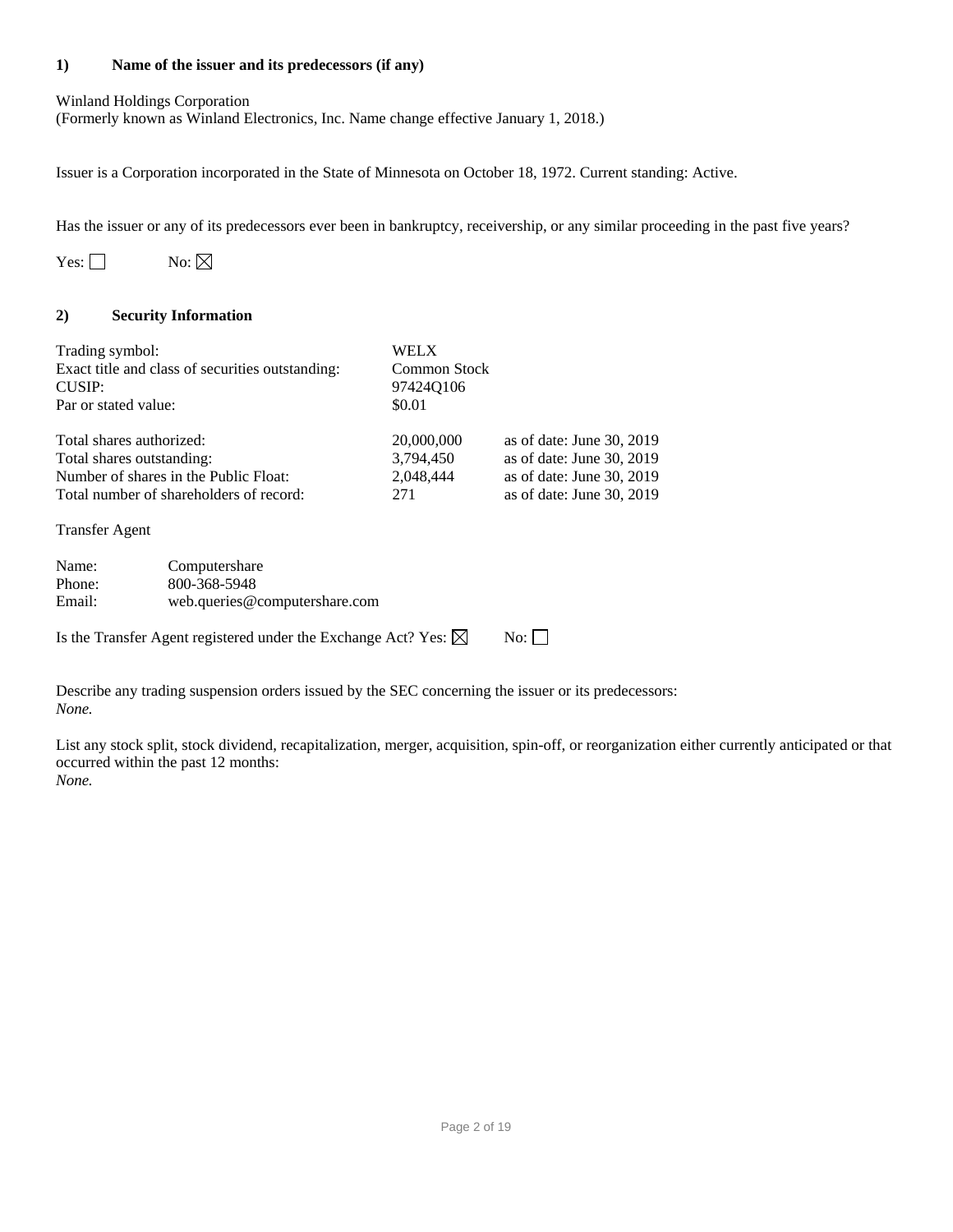## **3) Issuance History**

# A. Changes to the Number of Outstanding Shares

Check this box to indicate there were no changes to the number of outstanding shares within the past two completed fiscal years and any subsequent periods:  $\Box$ 

| Number of Shares<br>outstanding as of<br>January 1, 2017 | Opening Balance:<br>Common: 3,789,522                                                                    | Preferred: 0                                        | *Right-click the rows below and select "Insert" to add rows as needed. |                                                                        |                                                                                                                |                                                                                                                                                     |                                                                                                                                             |                                                                      |                                                     |
|----------------------------------------------------------|----------------------------------------------------------------------------------------------------------|-----------------------------------------------------|------------------------------------------------------------------------|------------------------------------------------------------------------|----------------------------------------------------------------------------------------------------------------|-----------------------------------------------------------------------------------------------------------------------------------------------------|---------------------------------------------------------------------------------------------------------------------------------------------|----------------------------------------------------------------------|-----------------------------------------------------|
| Date of<br><b>Transaction</b>                            | <b>Transaction</b><br>type (e.g. new<br>issuance,<br>cancellation,<br>shares<br>returned to<br>treasury) | Number of<br><b>Shares Issued</b><br>(or cancelled) | <b>Class of</b><br><b>Securities</b>                                   | Value of<br>shares<br>issued<br>\$/per<br>share) at<br><b>Issuance</b> | Were the<br>shares<br>issued at a<br>discount to<br>market<br>price at the<br>time of<br>issuance?<br>(Yes/No) | <b>Individual/Entity</b><br><b>Shares were issued</b><br>to (entities must<br>have individual<br>with voting /<br>investment control<br>disclosed). | <b>Reason for share</b><br>issuance (e.g. for<br>cash or debt<br>conversion) OR<br><b>Nature of Services</b><br>Provided (if<br>applicable) | <b>Restricted or</b><br><b>Unrestricted</b><br>as of this<br>filing? | <b>Exemption or</b><br><b>Registration</b><br>Type? |
| 4/19/2019                                                | New Issuance                                                                                             | 2,200                                               | Common                                                                 | \$1.05                                                                 | No                                                                                                             | Thomas J. Brady                                                                                                                                     | <b>Options Exercised</b>                                                                                                                    | Restricted                                                           | Securities Act<br>Section $4(a)(2)$                 |
| 4/29/2019                                                | New Issuance                                                                                             | 2,728                                               | Common                                                                 | \$1.25                                                                 | $\overline{\text{No}}$                                                                                         | Lorin E. Krueger                                                                                                                                    | <b>Options Exercised</b>                                                                                                                    | Restricted                                                           | Securities Act<br>Section $4(a)(2)$                 |
|                                                          |                                                                                                          |                                                     |                                                                        |                                                                        |                                                                                                                |                                                                                                                                                     |                                                                                                                                             |                                                                      |                                                     |
| <b>Shares Outstanding</b><br>on<br>June 30, 2019:        | <b>Ending Balance:</b><br>Common: 3,794,450                                                              | Preferred: 0                                        |                                                                        |                                                                        |                                                                                                                |                                                                                                                                                     |                                                                                                                                             |                                                                      |                                                     |

# B. Debt Securities, Including Promissory and Convertible Notes

Check this box if there are no outstanding promissory, convertible notes or debt arrangements:  $\boxtimes$ 

| Date of Note<br><b>Issuance</b> | Outstanding<br><b>Balance</b> (\$) | Principal<br>Amount at<br><b>Issuance</b> (\$) | <b>Interest</b><br>Accrued<br>$($)$ | <b>Maturity</b><br>Date | Conversion Terms (e.g. pricing mechanism<br>for determining conversion of instrument<br>to shares) | <b>Name of Noteholder</b> | <b>Reason for Issuance</b><br>(e.g. Loan, Services,<br>etc.) |
|---------------------------------|------------------------------------|------------------------------------------------|-------------------------------------|-------------------------|----------------------------------------------------------------------------------------------------|---------------------------|--------------------------------------------------------------|
|                                 |                                    |                                                |                                     |                         |                                                                                                    |                           |                                                              |
|                                 |                                    |                                                |                                     |                         |                                                                                                    |                           |                                                              |
|                                 |                                    |                                                |                                     |                         |                                                                                                    |                           |                                                              |
|                                 |                                    |                                                |                                     |                         |                                                                                                    |                           |                                                              |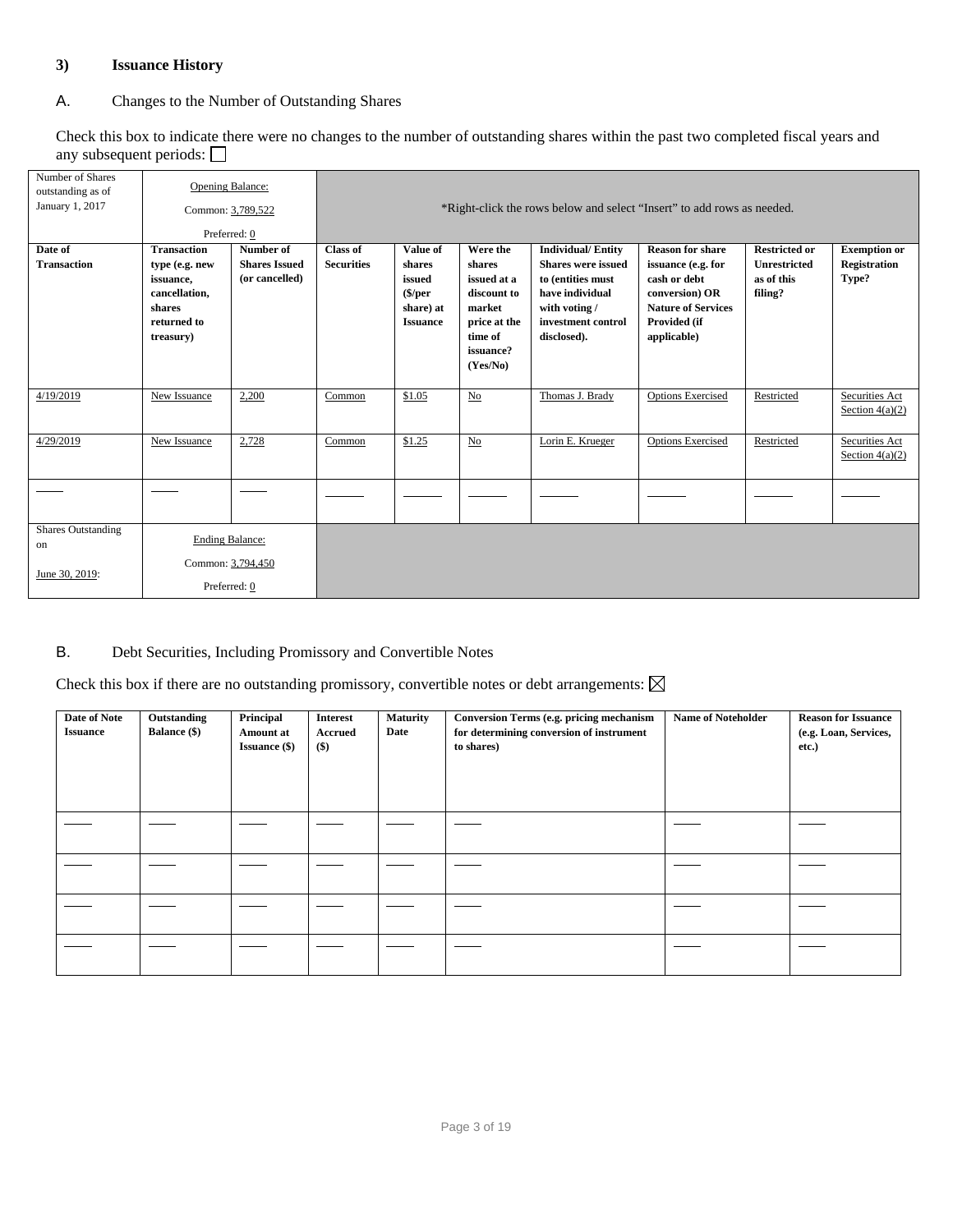## **4) Consolidated Financial Statements**

A. The following consolidated financial statements were prepared in accordance with:

 U.S. GAAP IFRS

B. The consolidated financial statements for this reporting period were prepared by (name of individual):

| Name:                   | <b>Brian D. Lawrence</b>   |
|-------------------------|----------------------------|
| Title:                  | <b>President &amp; CFO</b> |
| Relationship to Issuer: | <b>Officer of Issuer</b>   |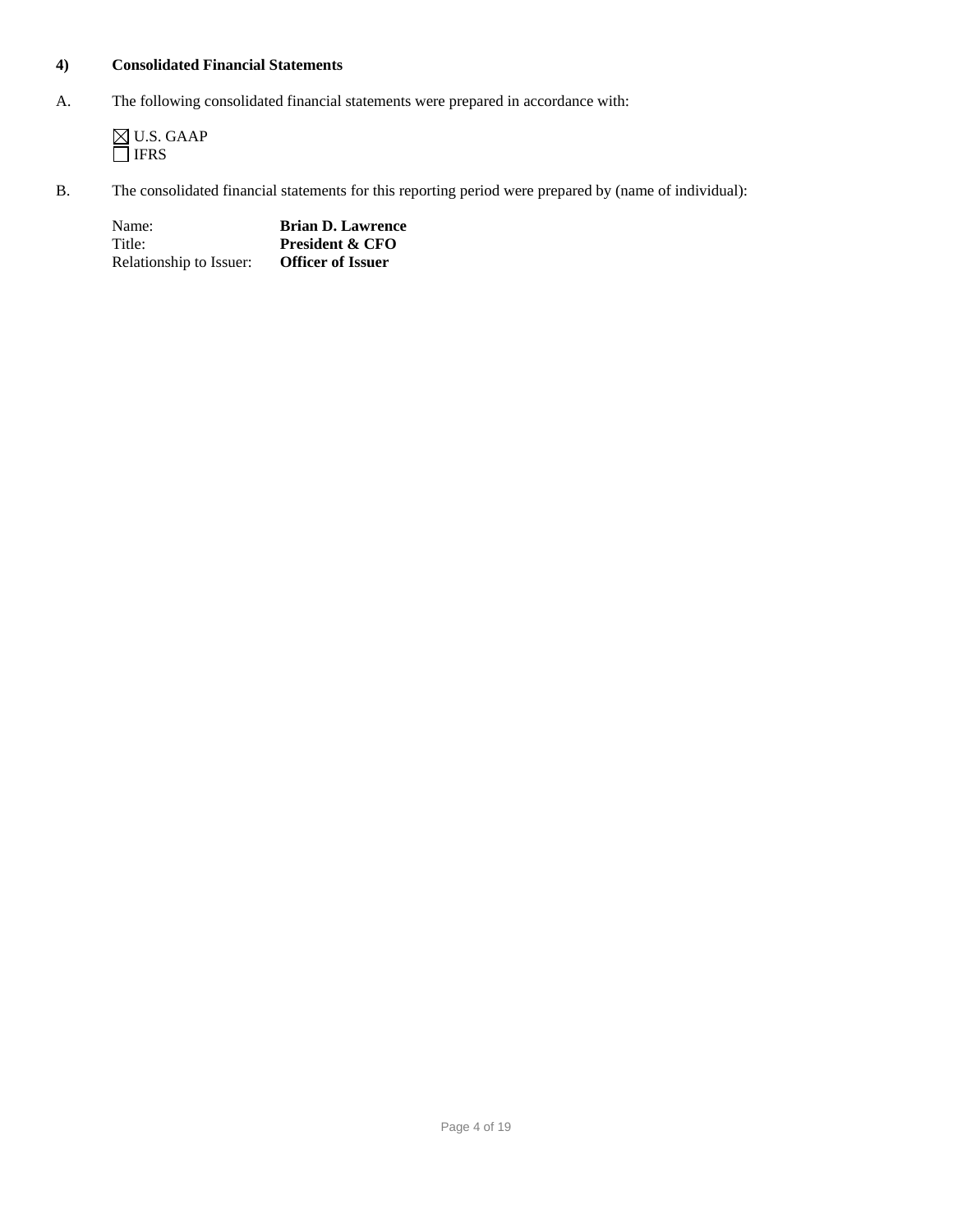## **WINLAND HOLDINGS CORPORATION CONDENSED CONSOLIDATED BALANCE SHEETS**

(In Thousands, Except Share Data)

|                                                                                     |    | <b>June 30,</b> | December 31, |         |
|-------------------------------------------------------------------------------------|----|-----------------|--------------|---------|
|                                                                                     |    | 2019            |              | 2018    |
| <b>ASSETS</b><br><b>Current Assets</b>                                              |    | (unaudited)     |              |         |
| Cash and cash equivalents                                                           | \$ | 791             | \$           | 849     |
| Short-term marketable securities (Note 11)                                          |    |                 |              | 235     |
| Short-term investments (Note 14)                                                    |    |                 |              | 34      |
| Rights to payment (Note 15)                                                         |    | 466             |              | 322     |
| Accounts receivable, less allowance for doubtful                                    |    |                 |              |         |
| accounts of \$8 as of both June 30, 2019 and December 31, 2018 (Note 2)             |    | 411             |              | 398     |
| Inventories (Note 4)                                                                |    | 718             |              | 901     |
| Prepaid expenses and other assets                                                   |    | 74              |              | 46      |
| <b>Total current assets</b>                                                         |    | 2,460           |              | 2,785   |
| Property and Equipment, at cost                                                     |    |                 |              |         |
| Property and equipment                                                              |    | 363             |              | 363     |
| Less accumulated depreciation                                                       |    | 344             |              | 338     |
| Net property and equipment                                                          |    | 19              |              | 25      |
|                                                                                     |    |                 |              |         |
| Equity method investment (Note 9)                                                   |    | 136             |              | 149     |
| Long-term marketable securities (Note 11)                                           |    | 5               |              | 5       |
| <b>Total long-term assets</b>                                                       |    | 141             |              | 154     |
| <b>Total assets</b>                                                                 | \$ | 2,620           | \$           | 2,964   |
| <b>LIABILITIES AND STOCKHOLDERS' EQUITY</b>                                         |    |                 |              |         |
| <b>Current Liabilities</b>                                                          |    |                 |              |         |
| Accounts payable                                                                    | \$ | 348             | \$           | 571     |
| Accrued liabilities:                                                                |    |                 |              |         |
| Compensation                                                                        |    | 44              |              | 59      |
| Unearned revenue                                                                    |    | 88              |              | 51      |
| Other                                                                               |    | 15              |              | 15      |
| <b>Total current liabilities</b>                                                    |    | 495             |              | 696     |
| Stockholders' Equity (Note 6)                                                       |    |                 |              |         |
| Common stock, par value \$0.01 per share; authorized 20,000,000 shares; issued      |    |                 |              |         |
| and outstanding 3,794,450 as of June 30, 2019 and 3,789,522 as of December 31, 2018 |    | 38              |              | 38      |
| Additional paid-in capital                                                          |    | 5,111           |              | 5,111   |
| Accumulated deficit                                                                 |    | (3,024)         |              | (2,881) |
| <b>Total stockholders' equity</b>                                                   |    | 2,125           |              | 2,268   |
| Total liabilities and stockholders' equity                                          |    | 2,620           | \$           | 2,964   |

See Notes to Condensed Consolidated Financial Statements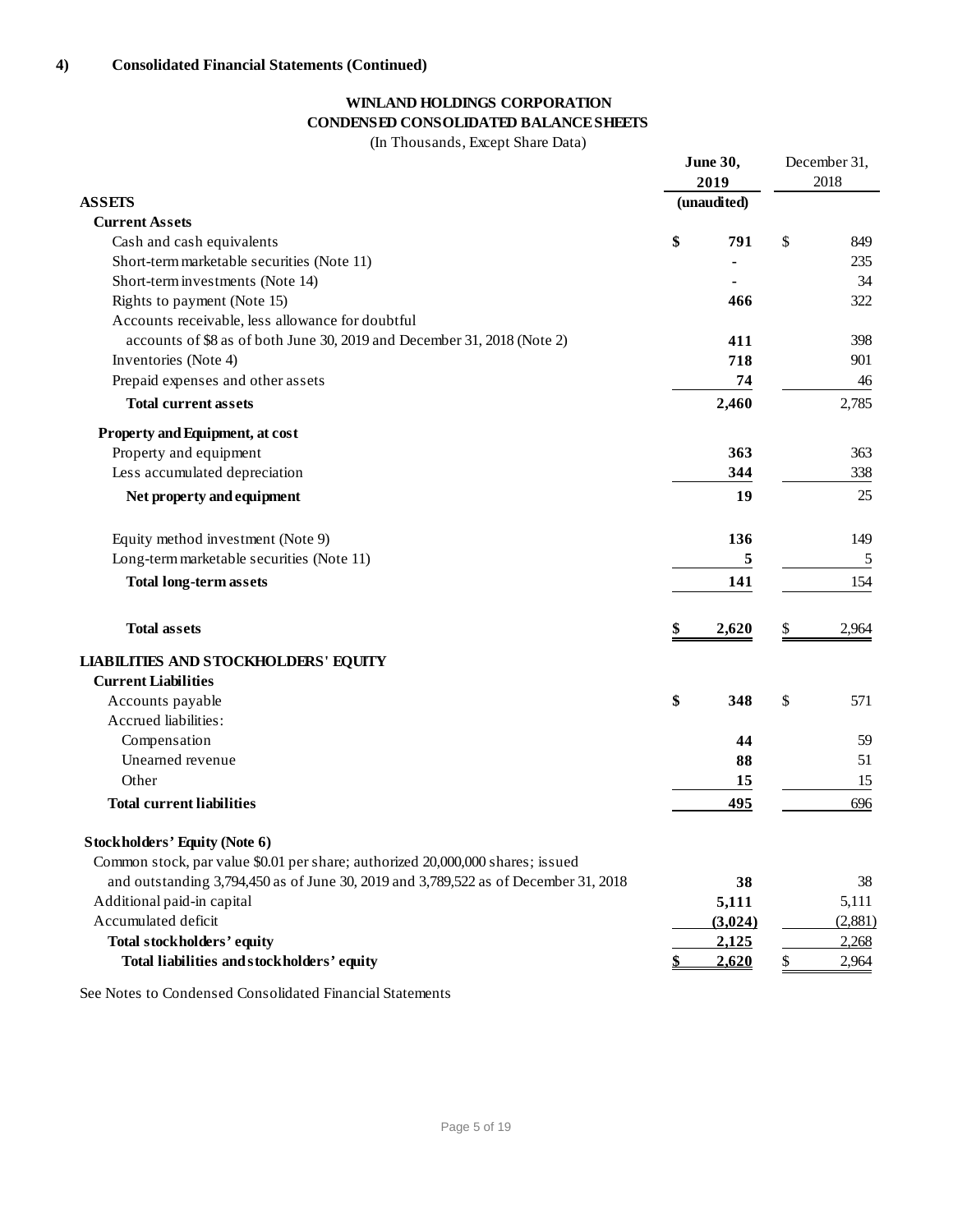## **WINLAND HOLDINGS CORPORATION CONDENSED CONSOLIDATED STATEMENTS OF OPERATIONS**

(In Thousands, Except Share and Per Share Data)

(unaudited)

|                                                       | For the Three Months Ended |           |               |           | For the Six Months Ended |           |    |               |  |
|-------------------------------------------------------|----------------------------|-----------|---------------|-----------|--------------------------|-----------|----|---------------|--|
|                                                       | June 30,                   |           |               |           | June 30,                 |           |    |               |  |
|                                                       |                            | 2019      |               | 2018      |                          | 2019      |    | 2018          |  |
| Net sales (Note 2)                                    | \$                         | 814       | $\mathsf{\$}$ | 1,105     | \$                       | 1,638     | \$ | 2,037         |  |
| Cost of sales                                         |                            | 579       |               | 745       |                          | 1,153     |    | 1,367         |  |
| Gross profit                                          |                            | 235       |               | 360       |                          | 485       |    | 670           |  |
| Operating expenses:                                   |                            |           |               |           |                          |           |    |               |  |
| General and administrative                            |                            | 162       |               | 161       |                          | 325       |    | 314           |  |
| Sales and marketing                                   |                            | 117       |               | 120       |                          | 235       |    | 224           |  |
| Research and development                              |                            | 27        |               | 16        |                          | 72        |    | 49            |  |
| Total operating expenses                              |                            | 306       |               | 297       |                          | 632       |    | 587           |  |
| <b>Operating income (loss)</b>                        |                            | (71)      |               | 63        |                          | (147)     |    | 83            |  |
| Other income (expense) (Note 12)                      |                            | (12)      |               | 16        |                          | 4         |    | $\mathfrak s$ |  |
| Net income (loss)                                     |                            | (83)      | \$            | 79        | \$                       | (143)     | \$ | 88            |  |
| Income (loss) per common share data:                  |                            |           |               |           |                          |           |    |               |  |
| Basic                                                 | \$                         | (0.02)    | \$            | 0.02      | \$                       | (0.04)    | \$ | 0.02          |  |
| Diluted                                               | \$                         | (0.02)    | \$            | $0.02\,$  | \$                       | (0.04)    | \$ | 0.02          |  |
| Weighted-average number of common shares outstanding: |                            |           |               |           |                          |           |    |               |  |
| Basic                                                 |                            | 3,793,881 |               | 3,789,522 |                          | 3,791,713 |    | 3,789,522     |  |
| Diluted                                               |                            | 3,793,881 |               | 3,840,255 |                          | 3,791,713 |    | 3,839,450     |  |

See Notes to Condensed Consolidated Financial Statements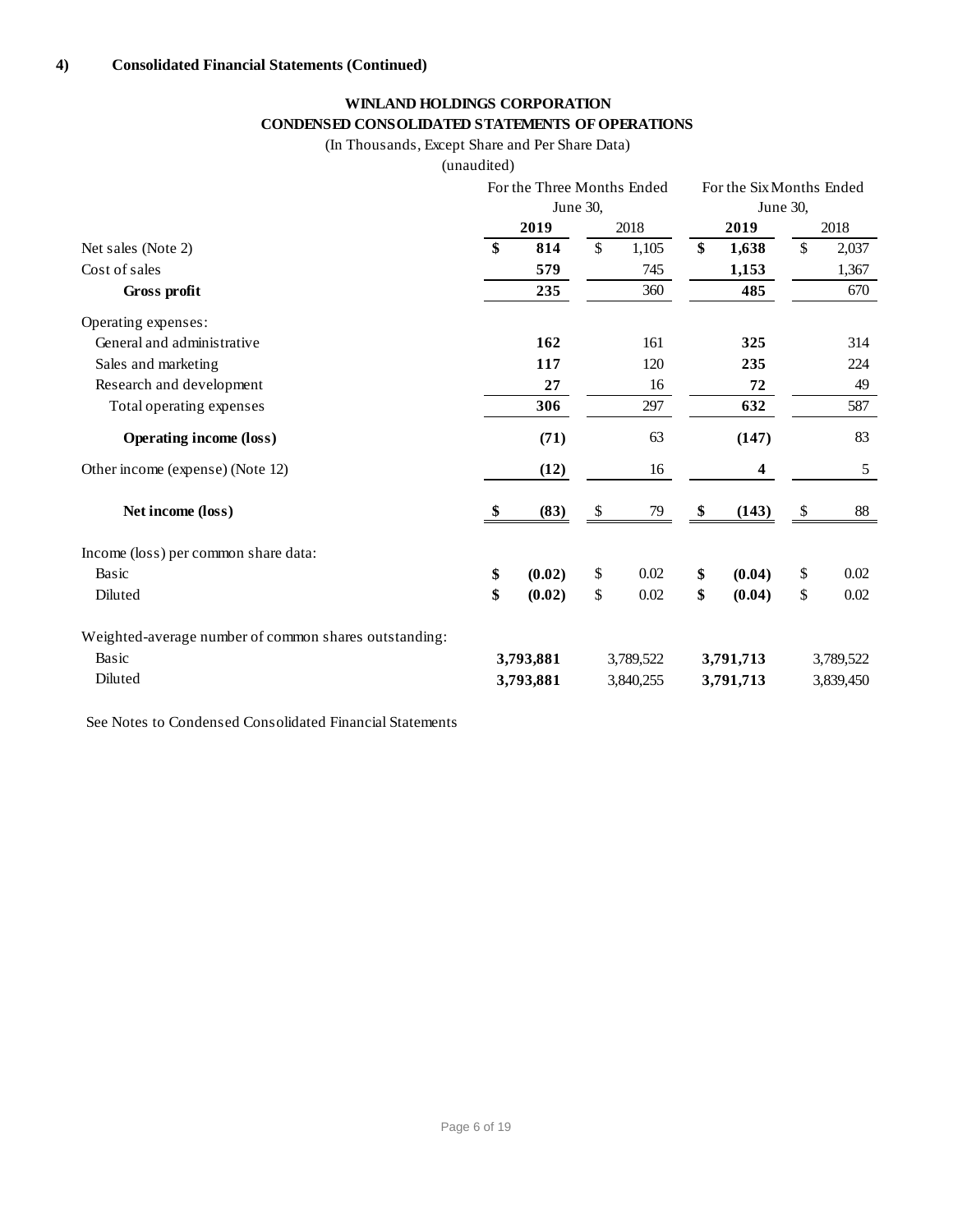# **WINLAND HOLDINGS CORPORATION CONDENSED CONSOLIDATED STATEMENTS OF CASH FLOWS**

(In Thousands)

(unaudited)

|                                                         | For the Six Months Ended<br>June 30, |       |    |       |
|---------------------------------------------------------|--------------------------------------|-------|----|-------|
|                                                         |                                      | 2019  |    | 2018  |
| Cash flows from operating activities                    |                                      |       |    |       |
| Net income (loss)                                       | \$                                   | (143) | \$ | 88    |
| Adjustments to reconcile net income (loss) to net cash  |                                      |       |    |       |
| used in operating activities:                           |                                      |       |    |       |
| Depreciation                                            |                                      | 6     |    | 8     |
| Net unrealized gain from marketable securities          |                                      |       |    | (15)  |
| Loss on investment in equity method investment          |                                      | 13    |    | 14    |
| Increase (decrease) in allowance for obsolete inventory |                                      | 15    |    | (15)  |
| Changes in assets and liabilities:                      |                                      |       |    |       |
| Accounts receivables                                    |                                      | (13)  |    | (247) |
| <b>Inventories</b>                                      |                                      | 168   |    | (242) |
| Prepaid expenses and other assets                       |                                      | (28)  |    | (21)  |
| Accounts payable                                        |                                      | (223) |    | 138   |
| Unearned revenue                                        |                                      | 37    |    | 40    |
| Accrued liabilities                                     |                                      | (15)  |    | (11)  |
| Net cash used in operating activities                   |                                      | (183) |    | (263) |
| Cash flows from investing activities                    |                                      |       |    |       |
| Proceeds from marketable securities                     |                                      | 235   |    |       |
| Purchases of rights to payment                          |                                      | (192) |    | (128) |
| Proceeds from rights to payment                         |                                      | 48    |    |       |
| Purchases of investments                                |                                      |       |    | (42)  |
| Proceeds from investments                               |                                      | 34    |    | 4     |
| Net cash provided by (used in) investing activities     |                                      | 125   |    | (166) |
| Net decrease in cash and cash equivalents               |                                      | (58)  |    | (429) |
| Cash and cash equivalents                               |                                      |       |    |       |
| Beginning                                               |                                      | 849   |    | 1,596 |
| Ending                                                  | \$                                   | 791   | \$ | 1,167 |

See Notes to Condensed Consolidated Financial Statements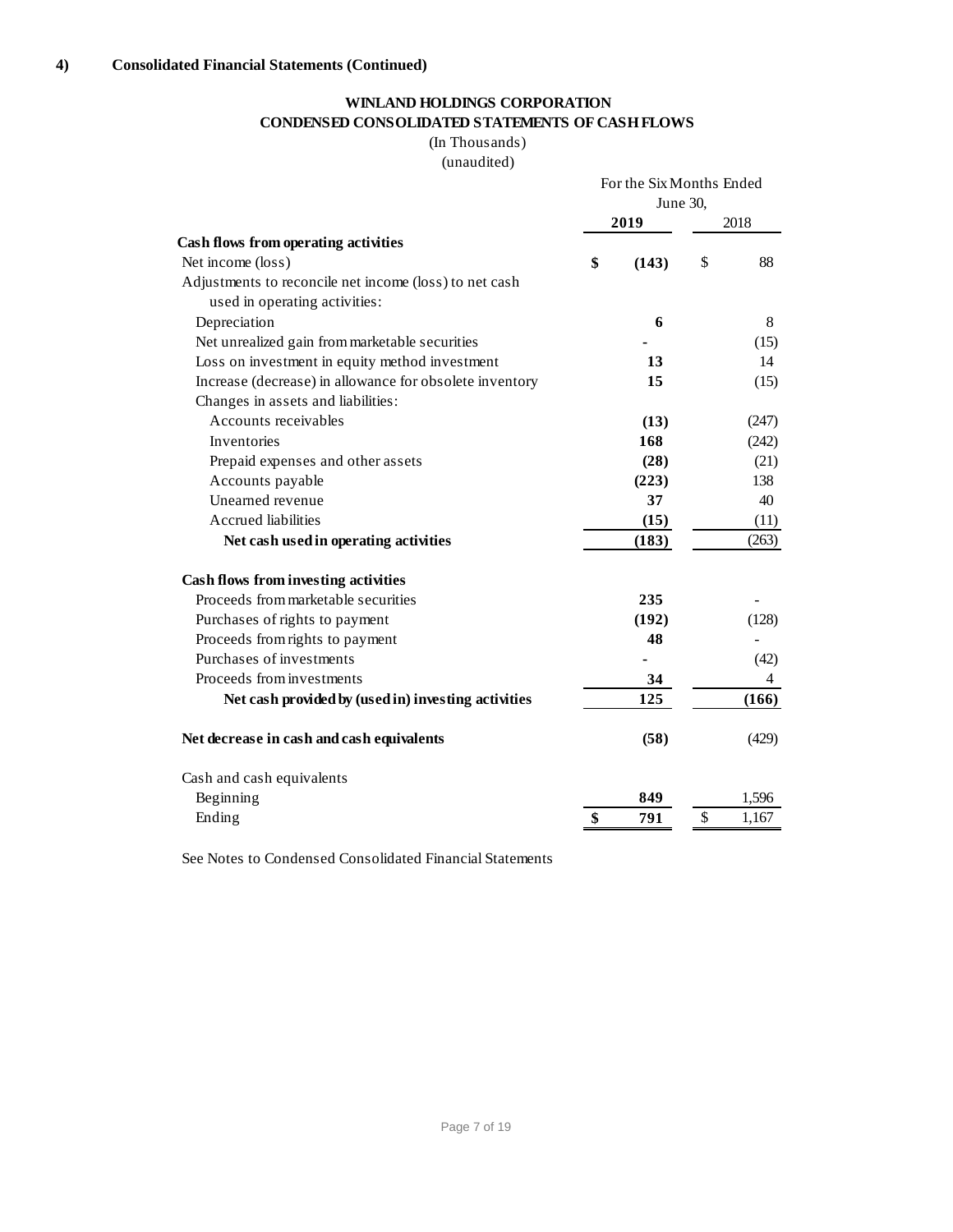#### **Note 1. Basis of Presentation**

The accompanying unaudited condensed consolidated financial statements have been prepared by Winland Holdings Corporation ("Winland" or the "Company") in accordance with accounting principles generally accepted in the United States of America for the preparation of interim financial information. Accordingly, they do not include all of the information and notes required by accounting principles generally accepted in the United States of America for complete financial statements. In the opinion of management, all adjustments (consisting of normal recurring adjustments) considered necessary for a fair presentation have been included. Financial results for the six months ended June 30, 2019 are not necessarily indicative of the results that may be expected for the year ending December 31, 2019.

The condensed consolidated balance sheet at December 31, 2018 has been derived from the audited financial statements as of that date but does not include all of the information and footnotes required by accounting principles generally accepted in the United States of America for complete financial statement presentation.

This financial information should be read in conjunction with the consolidated financial statements and notes included in the Company's Annual Report for the year ended December 31, 2018.

Management is required to make certain estimates and assumptions which affect the amounts of assets, liabilities, revenue, and expenses reported. Actual results could differ materially from these estimates and assumptions.

The Company evaluates events through the date the consolidated financial statements are filed for events requiring adjustment to or disclosure in the consolidated financial statements.

#### **Nature of Business:**

Winland is the holding company for Winland Electronics, Inc. ("Winland Electronics") and Winland Capital Corporation ("Winland Capital Corp."), both wholly-owned subsidiaries of the Company.

Winland Electronics is an industry leader in critical condition monitoring devices. Products including EnviroAlert, WaterBug, and TempAlert are designed in-house to monitor critical conditions and protect against loss of assets due to damage from water, excess humidity, extremes of temperature, and loss of power, among others, across industries including health and medical, grocery and food services, commercial and industrial, as well as agriculture and residential. Winland Electronics markets and sells its line of proprietary critical condition monitoring hardware and subscription service products primarily through a global network of distributors, dealers, security installers and integrators. Winland Electronics' products are compatible with any hardwired or wireless alarm system. Winland Electronics also offers a critical environment monitoring solution called INSIGHT, an automated, cloud-based platform that provides early alerting, reporting, and logging services designed to ensure regulatory compliance.

Winland Capital Corp. is the holding company for the Company's investment operations and includes wholly-owned subsidiaries Winland Credit Partners LLC ("Winland Credit") and Winland Capital Management LLC ("Winland Capital"). The Company continues to explore various alternatives to enhance shareholder value that utilize the expertise of management and the Board of Directors. Such alternatives may include establishing new ventures, acquiring existing businesses, and other investment opportunities, including investments in private credit, various rights to payment (including bankruptcy claims), and marketable securities.

The footnotes related to dollars are in thousands unless noted.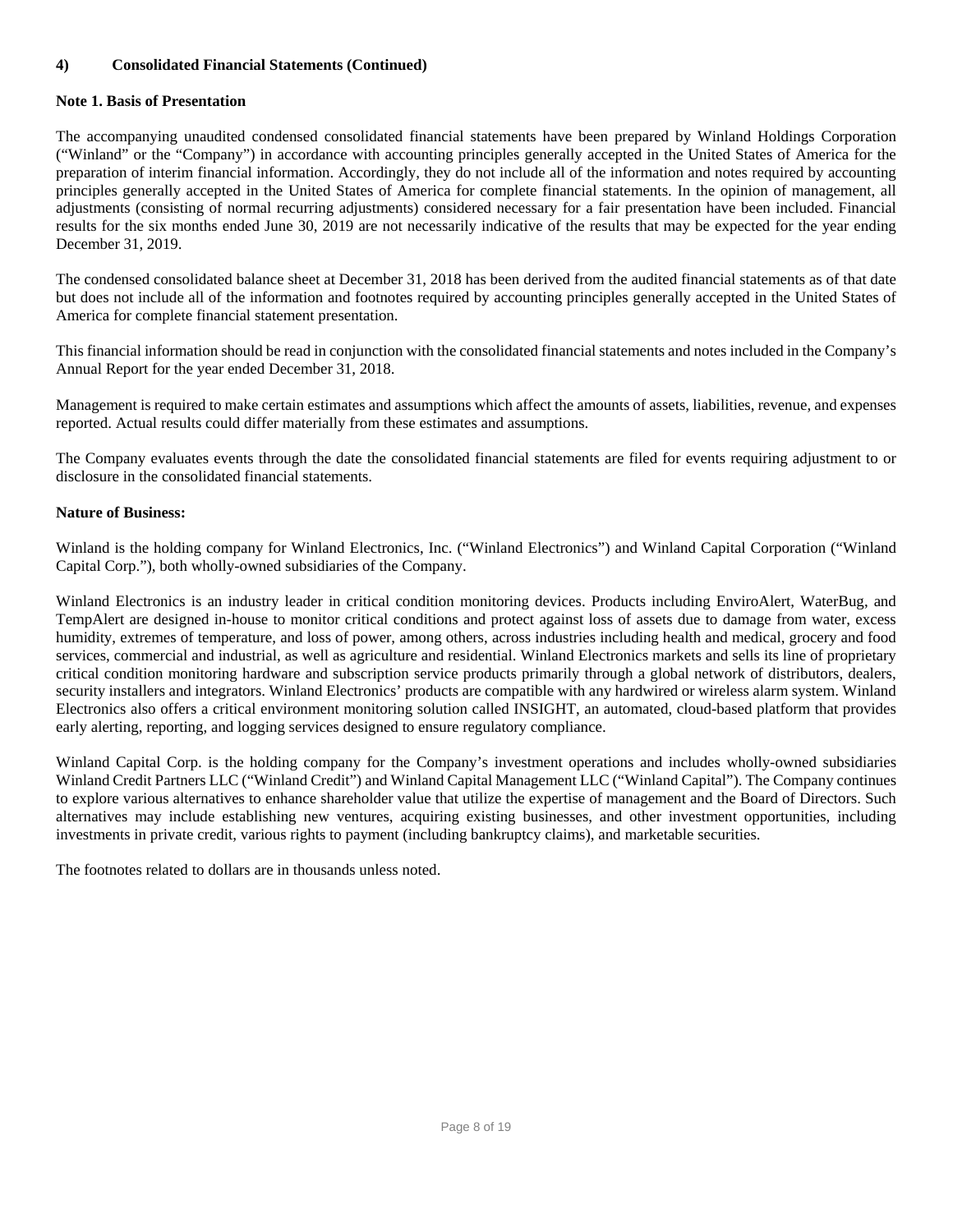#### **Note 2. Major Customers**

The Company has two customers that accounted for 10 percent (10%) or more of net sales for the three and six months ended June 30, 2019 and 2018 as follows:

|                   | For the Three Months Ended June 30, |      |  |  |  |
|-------------------|-------------------------------------|------|--|--|--|
| Sales percentage: | 2019                                | 2018 |  |  |  |
| Customer A        | 49%                                 | 73%  |  |  |  |
| Customer B        | 17%                                 | 10%  |  |  |  |

|                   | For the Six Months Ended June 30, |      |  |  |  |
|-------------------|-----------------------------------|------|--|--|--|
| Sales percentage: | 2019                              | 2018 |  |  |  |
| Customer A        | 50%                               | 63%  |  |  |  |
| Customer B        | 14%                               | 13%  |  |  |  |

The Company had net receivables (as a percentage of total receivables) from the above customers as follows:

|                                 | June 30, |      |
|---------------------------------|----------|------|
| Accounts receivable percentage: | 2019     | 2018 |
| Customer A                      | 42%      | 74%  |
| Customer B                      | 31%      | 14%  |

#### **Note 3. Income (loss) per Common Share**

**Income (loss) per common share:** Basic income (loss) per common share is computed by dividing the net income (loss) by the weighted-average number of common shares outstanding during the period. Diluted income (loss) per common share is computed by dividing the net income (loss) by the weighted-average number of common shares outstanding during the period, including potentially dilutive shares such as the options and warrants to purchase shares of common stock at various amounts per share (see Note 6).

For the three months ended June 30, 2019, the basic loss per share was  $(\$0.02)$  based on 3,793,881 shares outstanding. The diluted loss per share was (\$0.02) for the three months ended June 30, 2019, based on 3,793,881 shares outstanding. Diluted shares outstanding excluded 35,231 of dilutive option shares outstanding as the impact of such shares would be anti-dilutive. For the three months ended June 30, 2018, the basic income per share was \$0.02 based on 3,789,522 shares outstanding. The diluted income per share was \$0.02 for the three months ended June 30, 2018, based on 3,840,255 shares outstanding, including 50,733 of dilutive option shares outstanding.

For the six months ended June 30, 2019, the basic loss per share was  $(\$0.04)$  based on 3,791,713 shares outstanding. The diluted loss per share was (\$0.04) for the six months ended June 30, 2019, based on 3,791,713 shares outstanding. Diluted shares outstanding excluded 37,441 of dilutive option shares outstanding as the impact of the share would be anti-dilutive. For the six months ended June 30, 2018, the basic income per share was \$0.02 based on 3,789,522 shares outstanding. The diluted income per share was \$0.02 for the six months ended June 30, 2018, based on 3,839,450 shares outstanding, including 49,928 of dilutive option shares outstanding.

#### **Note 4. Inventories**

The components of inventories were as follows, net of reserves:

|                | June 30, 2019 |     |  | December 31, 2018 |  |  |
|----------------|---------------|-----|--|-------------------|--|--|
| Raw materials  |               | 54  |  | 42                |  |  |
| Finished goods |               | 664 |  | 859               |  |  |
| Total, net     |               | 718 |  | 901               |  |  |
|                |               |     |  |                   |  |  |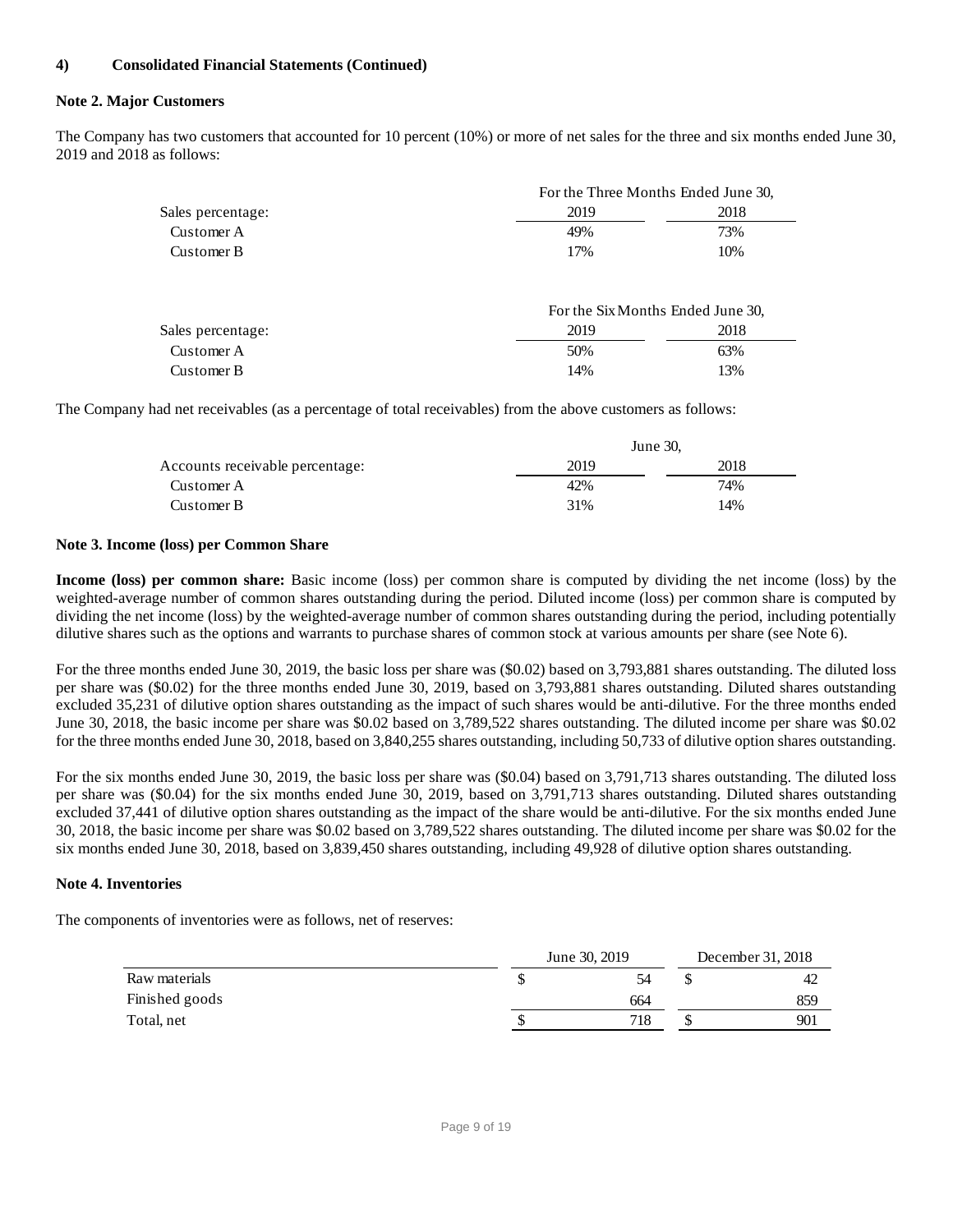#### **Note 5. Allowance for Rework and Warranty Costs**

The Company provides a limited warranty for its products for a period of one year, which requires the Company to repair or replace defective product at no cost to the customer or refund the purchase price. The reserve reflecting historical experience and potential warranty issues is determined based on specific experience factors, including rate of return by item, average weeks outstanding from sale to return, average cost of repair, and relation of repair cost to original sales price. Any specific known warranty issues are considered individually. These are analyzed to determine the probability and the amount of financial exposure, and a specific reserve is established. The allowance for rework and warranty costs was \$15 at both June 30, 2019 and December 31, 2018.

#### **Note 6. Stock-Based Awards**

At June 30, 2019, there was no unrecognized compensation cost related to share-based payments.

The following table summarizes information about stock options outstanding at June 30, 2019:

|                        |               | <b>Options Outstanding</b> |                  |               | <b>Options Exercisable</b> |                  |
|------------------------|---------------|----------------------------|------------------|---------------|----------------------------|------------------|
|                        |               | Weighted-Average           | Weighted-        |               |                            | Weighted-        |
| Range of               | Number of     | Remaining Contractual      | Average Exercise | Number of     |                            | Average Exercise |
| <b>Exercise Prices</b> | <b>Shares</b> | Life (Years)               | Price            | <b>Shares</b> |                            | Price            |
| $$0.500 - $0.599$      | 35,000        | 3.0                        | \$<br>0.51       | 35,000        | - \$                       | 0.51             |
| $$0.600 - $0.799$      | 35,000        | 1.9                        | 0.70             | 35,000        |                            | 0.70             |
| $$0.800 - $0.899$      | 11,000        | 0.6                        | 0.89             | 11,000        |                            | 0.89             |
|                        | 81,000        | 2.3                        | 0.64             | 81,000        |                            | 0.64             |

### **Note 7. Income Taxes**

Income taxes are accounted for under the asset and liability method. Deferred tax assets and liabilities are measured using enacted tax rates expected to apply to taxable income in the years in which those temporary differences are expected to be recovered or settled. The Company records a tax valuation allowance when it is more likely than not that it will not be able to recover the value of its deferred tax assets. The tax effect of the Company's valuation allowance for deferred tax assets is included in the annual effective tax rate. The full valuation allowance for deferred tax assets was \$1,675 as of both June 30, 2019 and December 31, 2018.

The Company calculates its income tax expense by estimating the annual effective tax rate and applying that rate to the year-to-date ordinary income (loss) at the end of the period. For the six months ended June 30, 2019 and 2018, the Company calculated its estimated annualized effective tax rate at 0% and 0%, respectively, as the Company provided a full valuation allowance on deferred tax assets.

The Company had no income tax expense on its \$143 pre-tax loss from continuing operations for the six months ended June 30, 2019. The Company had no income tax expense on its \$88 pre-tax income from continuing operations for the six months ended June 30, 2018. The Company recognizes the financial statement benefit of a tax position only after determining that the relevant tax authority would more likely than not sustain the position following an audit. For tax positions meeting the more-likely-than-not threshold, the amount recognized in the consolidated financial statements is the largest benefit that has a greater than 50% likelihood of being realized upon ultimate settlement with the relevant tax authority.

The years 2015 through 2018 remain open for examination by the IRS and other state agencies.

The Company recognizes interest accrued on uncertain tax positions as well as interest received from favorable tax settlements within interest expense. The Company recognizes penalties accrued on unrecognized tax benefits within general and administrative expenses. As of June 30, 2019 and 2018, the Company recognized no interest or penalties related to uncertain tax positions.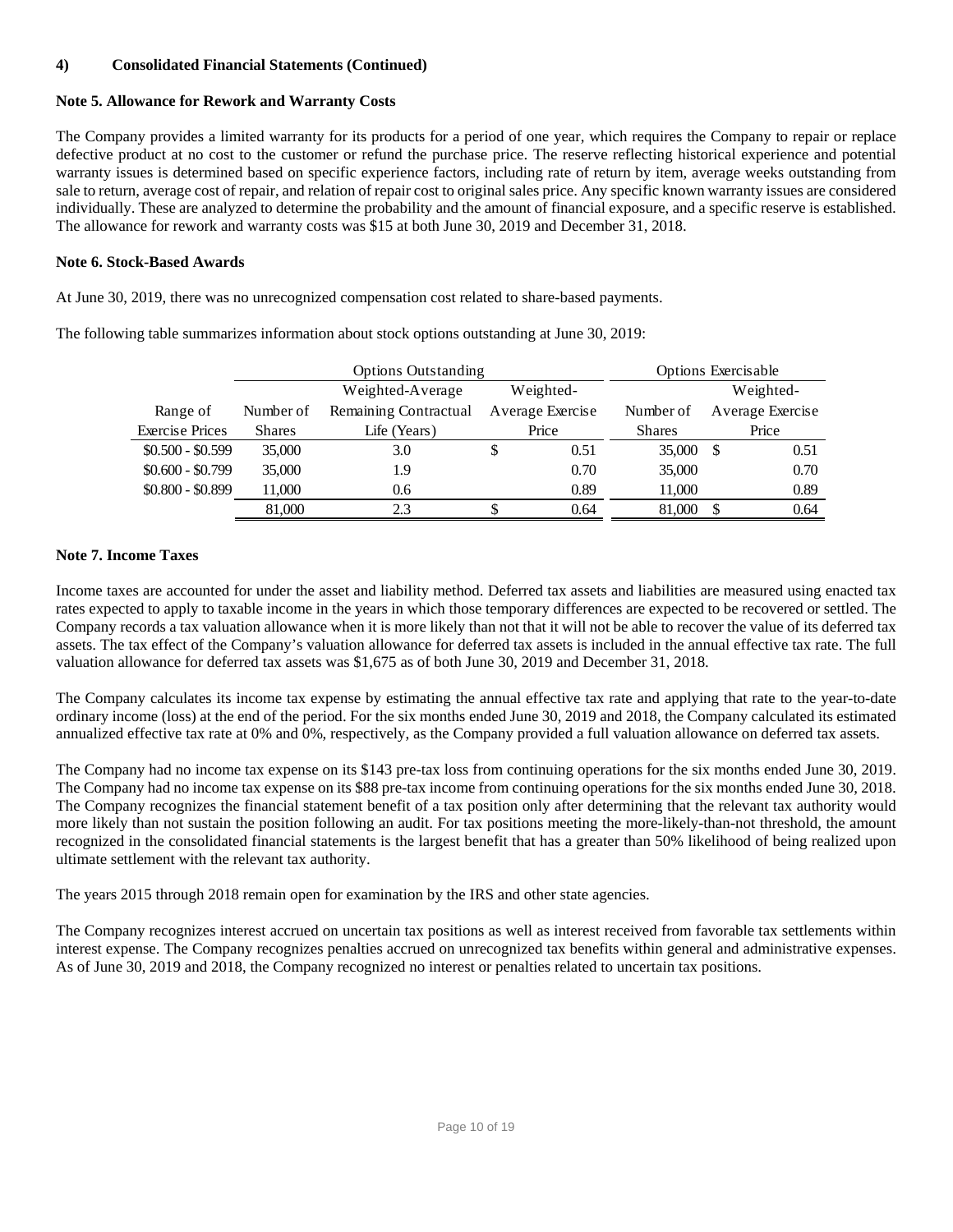#### **Note 7. Income Taxes (Continued)**

At December 31, 2018, the Company had net operating loss carryforwards for federal purposes of \$6,291 and \$4,581 for state income tax purposes that are available to offset future taxable income and begin to expire in the year 2031 and 2023, respectively. At December 31, 2018, the Company had Minnesota research and development tax credit carryforwards of \$12, which begin to expire in the year 2023. Effective January 1, 2018, the Company restructured into a holding company, with the operations of Winland Electronics being dropped down into a subsidiary of Winland. Additional subsidiaries were created to operate new areas of business. With the restructuring, the tax attributes related to the net operating loss carryforwards and credit carryforwards remained at the parent level with Winland. Various other tax attributes directly related to the operations of the subsidiaries were dropped down to the subsidiaries at the time of restructuring. The Company will continue utilizing the net operating loss carryforwards and credit carryforwards and will evaluate the realization of the corresponding deferred tax asset at the consolidated company level.

The Company's ability to utilize its net operating losses ("NOLs") to reduce taxable income in future years may be limited for various reasons, including if projected future taxable income is insufficient to recognize the full benefit of such NOLs prior to their expiration. Additionally, the ability to fully utilize these tax assets could also be adversely affected if the Company is deemed to have had an "ownership change" within the meaning of Section 382 of the Internal Revenue Code of 1986, as amended (the "Code"). An ownership change is generally defined as a greater than 50% increase in equity ownership by "5-percent shareholders" (as that term is defined for purposes of Section 382 of the Code) in any three-year testing period. See Note 8, which more fully describes the Section 382 Rights Agreement approved by the Company.

The Company does not anticipate any significant changes to the total amounts of unrecognized tax benefits in the next twelve months.

### **Note 8. Shareholder Rights Plan**

The Company entered into a Section 382 Rights Agreement with its transfer agent Computershare Limited, dated as of February 27, 2014 (the "382 Rights Agreement"). The Rights expired on March 10, 2019. The purpose of the 382 Rights Agreement was to help protect the Company's net operating loss tax asset by deterring certain acquisitions of Company stock by persons or groups beneficially owning 5% or more of the Company's outstanding stock, which could have the effect of limiting the Company's ability to use its built in losses and any resulting net loss carryforwards to reduce potential future federal income tax obligations. The Company's ability to use its net loss carryforwards in the future may be significantly limited if it experiences an "ownership change" for U.S. federal income tax purposes. In general, an ownership change will occur when the percentage of the Company's ownership (by value) of one or more "5 percent shareholders" (as defined in the Internal Revenue Code of 1986, as amended) has increased by more than 50 percent over the lowest percentage owned by such shareholders at any time during the prior three years (calculated on a rolling basis).

Under the 382 Rights Agreement, from and after the record date of March 10, 2014 (the "Record Date"), each share of Company Common Stock carried with it one preferred share purchase right (a "Right"). In connection with adoption of the 382 Rights Agreement, the Board declared a dividend distribution of the Rights to shareholders of record on the Record Date. Each Right allowed its holder to purchase from the Company one one-thousandth of a share of Series B Junior Participating Preferred Stock for \$14.00 (the "Exercise Price"). The Rights were not exercisable until 10 days after the public announcement that a person or group had become an "Acquiring Person" by obtaining beneficial ownership of 4.99% or more of the Company's outstanding Common Stock, or by the future acquisition of any shares of Company common stock by any person or group who held 4.99% or more of the Company's outstanding common stock as of the date the 382 Rights Agreement was adopted. If a person or group had become an Acquiring Person, all holders of Rights except the Acquiring Person could have purchased, for payment of the Exercise Price, shares of Common Stock with a market value of twice the Exercise Price, based on the market price of the Common Stock as of the acquisition that resulted in such person or group becoming an Acquiring Person. Prior to exercise, the Right did not give its holder any dividend, voting, or liquidation rights.

The Board had discretion under the 382 Rights Agreement to exempt any person or group from status as an Acquiring Person if the Board determined that such person or group's acquisition would not limit the Company's use of its net loss carryforwards.

#### **Note 9. Equity Method Investment**

In July 2015, the Company completed an investment of \$200 in Northumberland IX LLC ("Northumberland"), a related party through common ownership and an entity formed with another third party to invest a total of \$1,200 in EDG-PMA, LLC ("EDG-PMA"), itself an entity formed in cooperation with Exhibits Development Group, LLC ("EDG") to develop, design, construct, market, place, own, and operate a traveling museum exhibition known as *The Magical History Tour: A Beatles Memorabilia Exhibition*. Northumberland's investment in EDG-PMA is effectively structured as convertible preferred equity. The convertible preferred equity pays an irregular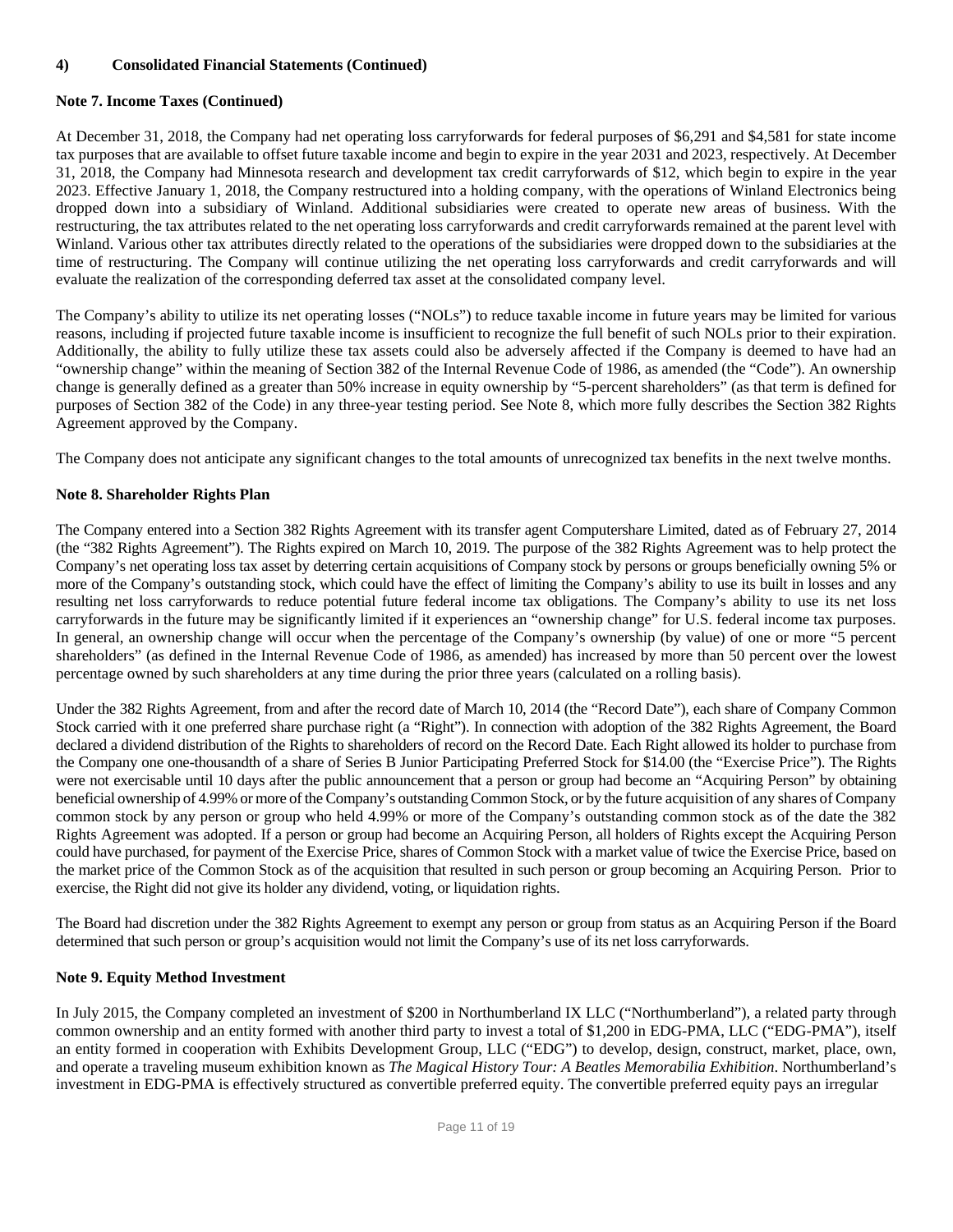#### **Note 9. Equity Method Investment (Continued)**

preferred dividend at a rate of 10% per annum on any outstanding principal balance and is immediately convertible into 30% of EDG-PMA common equity upon repayment of Northumberland's \$1,200 principal amount, the timing of such repayment being dependent on the distributable cash flow of EDG-PMA. Until repayment of Northumberland's \$1,200 principal amount, the convertible preferred equity is entitled to the entirety of EDG-PMA distributable cash flow. Prior to the repayment of principal, the Company's interest in Northumberland is proportionate to its \$200 investment. Following the repayment of principal, the Company's distribution rights in Northumberland shall be 83.33%. The Company has no obligation to provide any further funding to either Northumberland or EDG-PMA.

The Company recognized a loss of \$13 and \$14 for the six months ended June 30, 2019 and 2018, respectively on the investment in Northumberland which is included in other income (expense) on the statement of operations. A summary of the assets, liabilities, and results of operations of Northumberland for the six months ended June 30, 2019 and 2018 is presented below:

|                          |    | 2019           | 2018                     |
|--------------------------|----|----------------|--------------------------|
| <b>Total assets</b>      |    | 815            | \$<br>1.145              |
| <b>Total liabilities</b> |    | $\blacksquare$ | $\overline{\phantom{a}}$ |
| Net gain (loss)          | S. | (78)           | \$<br>(85)               |

#### **Note 10. Significant Accounting Policies**

Revenue recognition: The Company recognizes revenue from both hardware sales and subscription services.

*Hardware sales -* For all hardware sales, the Company has a binding purchase order from the customer. Revenue is recognized from the sale of products when the product is delivered to a common carrier for shipment and title transfers. Shipping and handling charges billed to customers are included in net sales, and shipping and handling costs incurred by the Company are included in cost of sales.

*Subscription service -* Revenue from reseller and direct end-user agreements are recognized ratably over the term of the contract, which is typically one year of service. Each group has standard pricing with exceptions handled on a case by case basis which are not believed to materially impact the recognition of service revenue in total. Billing occurs quarterly for one year of service.

The Company does not generally accept returns but does provide a limited warranty. Sales and use taxes are reported on a net basis, excluding them from sales and cost of sales.

#### **Note 11. Financial Instruments**

**Marketable securities:** The Company's marketable equity securities are carried at fair value. Beginning January 1, 2018 realized and unrealized gains are reported in other income. Prior to January 1, 2018 realized and unrealized gains and losses, net of taxes, were reported as a component of accumulated other comprehensive income ("AOCI") in shareholders' equity, with the exception of unrealized losses believed to be other-than-temporary which were reported in earnings in the current period. (See Note 1) The cost of securities sold is based upon the specific identification method.

**Fair value measurements:** The Company applies fair value accounting for all financial assets and liabilities and non-financial assets and liabilities that are recognized or disclosed at fair value in the consolidated financial statements on a recurring basis. The Company defines fair value as the price that would be received from selling an asset or paid to transfer a liability in an orderly transaction between market participants at the measurement date. When determining the fair value measurements for assets and liabilities, which are required to be recorded at fair value, the Company considers the principal or most advantageous market in which the Company would transact and the market-based risk measurements or assumptions that market participants would use to price the asset or liability, such as risks inherent in valuation techniques, transfer restrictions, and credit risk. Fair value is estimated by applying the following hierarchy, which prioritizes the inputs used to measure fair value into three levels and bases the categorization within the hierarchy upon the lowest level of input that is available and significant to the fair value measurement.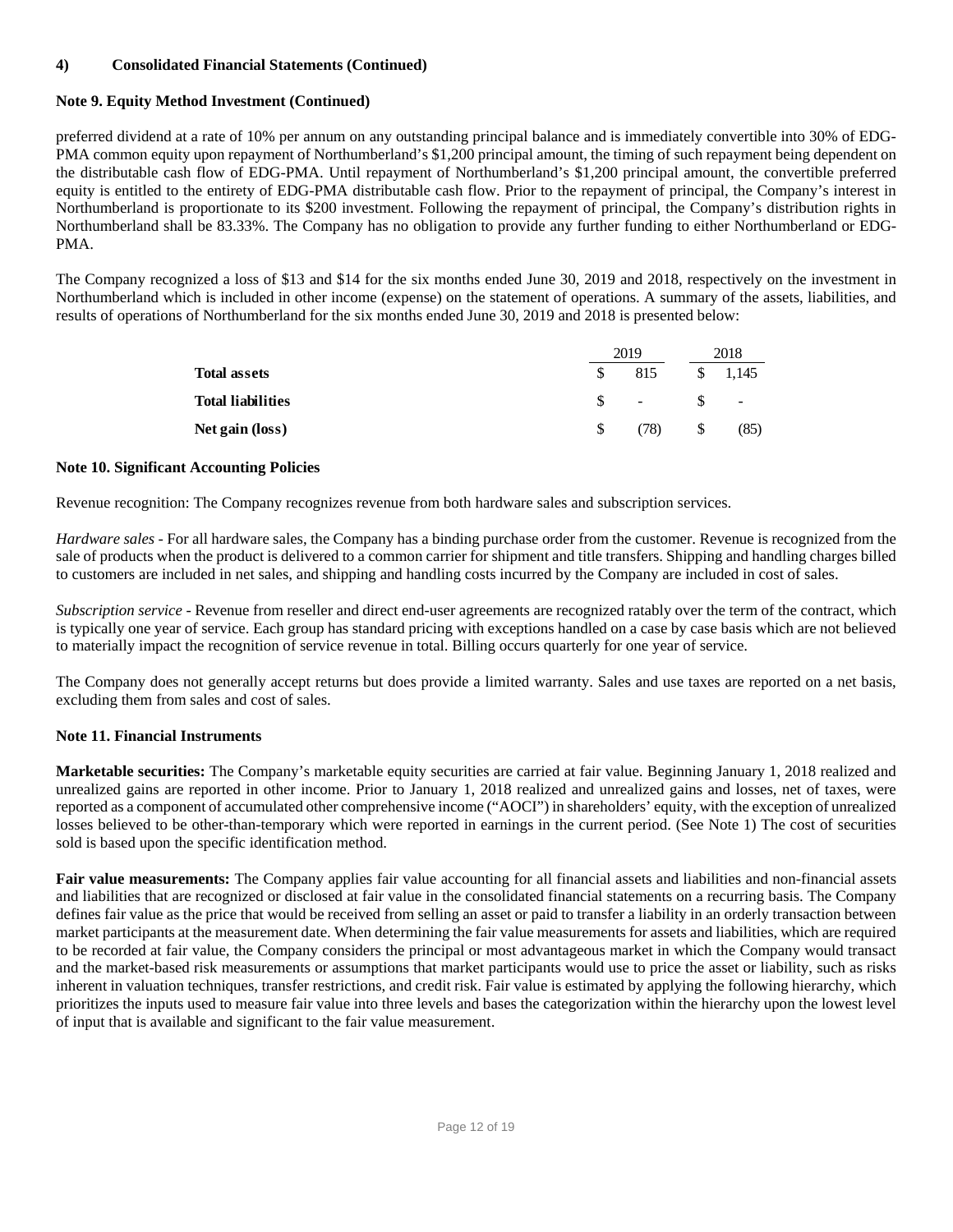#### **Note 11. Financial Instruments (Continued):**

*Level 1* – Quoted prices in active markets for identical assets or liabilities.

*Level 2* – Observable inputs other than quoted prices in active markets for identical assets and liabilities, quoted prices for identical or similar assets or liabilities in inactive markets, or other inputs that are observable or can be corroborated by observable market data for substantially the full term of the assets or liabilities.

*Level 3* – Inputs that are generally unobservable and typically reflect management's estimate of assumptions that market participants would use in pricing the asset or liability.

The Company's valuation techniques used to measure the fair value of certain marketable equity securities were derived from quoted prices in active markets for identical assets or liabilities.

In accordance with the fair value accounting requirements, companies may choose to measure eligible financial instruments and certain other items at fair value. The Company has not elected the fair value option for any eligible financial instruments.

**Cash, cash equivalents, and marketable securities:** The following table shows the Company's cash and securities' adjusted cost, gross unrealized gains, gross unrealized losses, and fair value by significant investment category recorded as cash and cash equivalents or short- or long-term marketable securities as of June 30, 2019 and December 31, 2018:

#### **WINLAND HOLDINGS CORPORATION CASH, CASH EQUIVALENTS, AND MARKETABLE SECURITIES**

(In Thousands)

(unaudited)

|                         |   | As of June 30, 2019     |    |                            |               |                             |   |                   |    |                                        |    |                                                             |                                                     |
|-------------------------|---|-------------------------|----|----------------------------|---------------|-----------------------------|---|-------------------|----|----------------------------------------|----|-------------------------------------------------------------|-----------------------------------------------------|
|                         |   | <b>Adjusted</b><br>Cost |    | <b>Unrealized</b><br>Gains |               | <b>Unrealized</b><br>Losses |   | <b>Fair Value</b> |    | Cash and<br>Cash<br><b>Equivalents</b> |    | <b>Short-Term</b><br><b>Marketable</b><br><b>Securities</b> | Long-Term<br><b>Marketable</b><br><b>Securities</b> |
| Cash                    | ъ | 791                     | S. | $\sim$                     | <sup>\$</sup> | $\overline{\phantom{a}}$    | S | 791               | \$ | 791                                    | \$ | $\overline{\phantom{a}}$                                    | \$<br>$\overline{\phantom{a}}$                      |
| Level 1:<br>Investments |   | 20                      |    | $\overline{\phantom{a}}$   |               | (15)                        |   | 5                 |    | $\overline{\phantom{a}}$               |    | $\overline{\phantom{a}}$                                    |                                                     |
| Total                   |   | 811                     |    | ۰.                         | Φ             | (15)                        |   | 796               | S  | 791                                    | £. | $\overline{\phantom{a}}$                                    |                                                     |

|             | As of December 31, 2018 |    |                            |    |                             |  |                   |    |                                        |                                                             |   |                                              |
|-------------|-------------------------|----|----------------------------|----|-----------------------------|--|-------------------|----|----------------------------------------|-------------------------------------------------------------|---|----------------------------------------------|
|             | <b>Adjusted</b><br>Cost |    | <b>Unrealized</b><br>Gains |    | <b>Unrealized</b><br>Losses |  | <b>Fair Value</b> |    | Cash and<br>Cash<br><b>Equivalents</b> | <b>Short-Term</b><br><b>Marketable</b><br><b>Securities</b> |   | Long-Term<br>Marketable<br><b>Securities</b> |
| Cash        | \$<br>849               | \$ | $\overline{\phantom{0}}$   | \$ | $\overline{\phantom{0}}$    |  | 849               | \$ | 849                                    | \$<br>$\overline{\phantom{a}}$                              | P | $\overline{\phantom{a}}$                     |
| Level 1:    |                         |    |                            |    |                             |  |                   |    |                                        |                                                             |   |                                              |
| Investments | 170                     |    | 70                         |    | $\overline{\phantom{a}}$    |  | 240               |    | $\overline{\phantom{a}}$               | 235                                                         |   |                                              |
| Total       | 1.019                   |    | 70                         | £. | $\overline{\phantom{a}}$    |  | 1.089             |    | 849                                    | 235                                                         |   |                                              |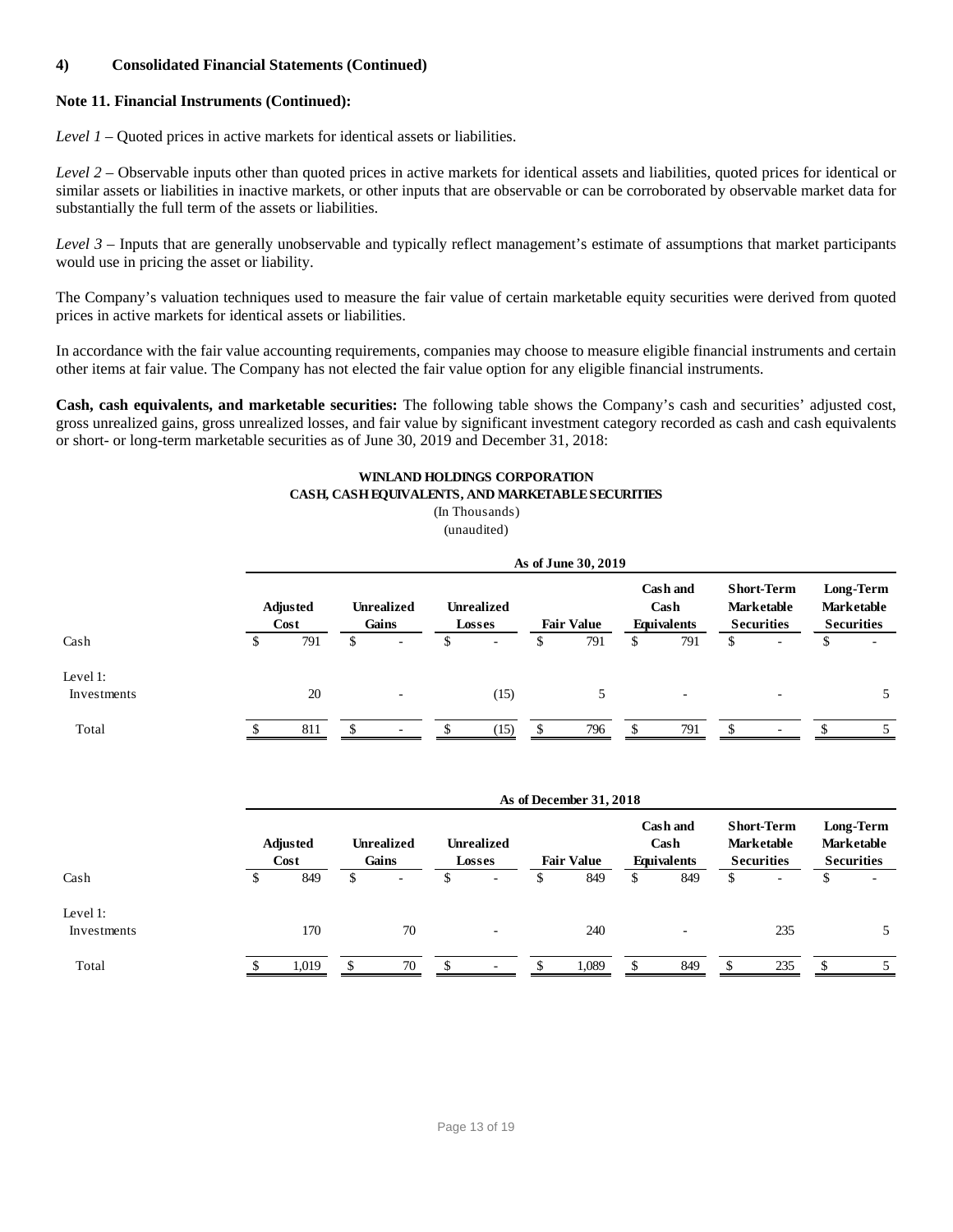# **Note 11. Financial Instruments (Continued):**

Fair values were determined for each individual security in the investment portfolio. When evaluating an investment for other-thantemporary impairment the Company reviews factors such as the length of time and extent to which fair value has been below its cost basis, the financial condition of the issuer and any changes thereto, the Company's intent to sell, or whether it is more likely than not it will be required to sell the investment before recovery of the investment's cost basis. As of June 30, 2019, the Company does not consider any of its investments to be other-than-temporarily impaired. The balance included as a long-term marketable security has been classified as long-term as it is the company's intent to hold the investment for greater than one year, though the actual length of time that the security may be held could be different.

#### **Note 12. Other Income (Expense)**

Other income (expense) consisted of the following for the three and six months ended June 30, 2019 and 2018 (in thousands):

|                                 | For the Three Months Ended June 30, |     |                          |      | For the Six Months Ended June 30, |      |
|---------------------------------|-------------------------------------|-----|--------------------------|------|-----------------------------------|------|
|                                 | 2019                                |     | 2018                     | 2019 |                                   | 2018 |
| Northumberland (Note 9)         | (13)                                | SБ. | $\overline{\phantom{a}}$ | (13) | D                                 | (14) |
| Other                           |                                     |     |                          |      |                                   |      |
| Interest income                 |                                     |     |                          |      |                                   |      |
| Marketable securities (Note 11) | $\left(1\right)$                    |     | 14                       |      |                                   | 15   |
| Investments (Note 14)           |                                     |     |                          | 14   |                                   |      |
| Other income (expense)          |                                     |     | 16                       |      |                                   |      |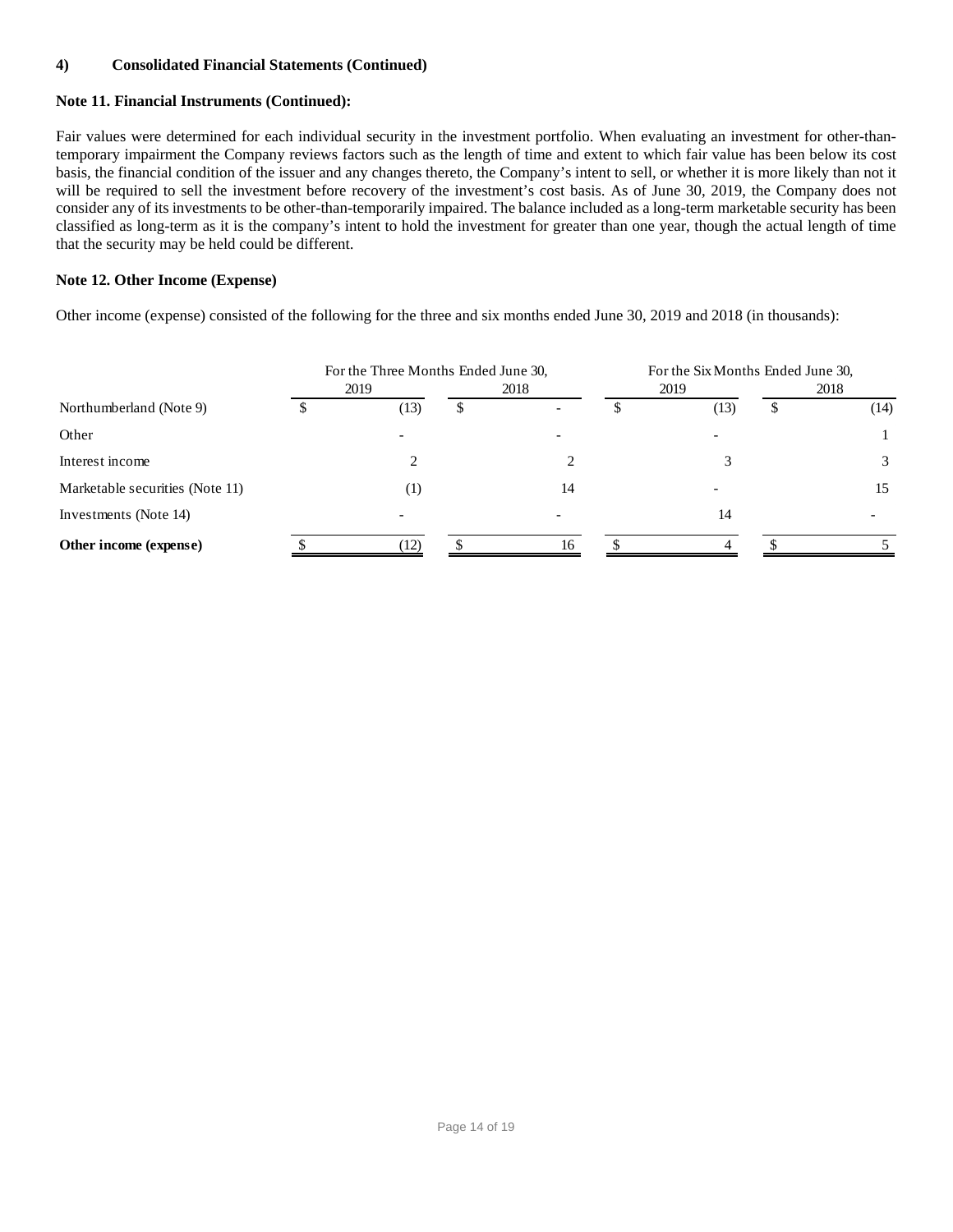### **Note 13. Segment Reporting**

Effective January 1, 2018, the Company began reporting results of operations by two unique reportable segments, Winland Electronics and Winland Capital Corp.

# **WINLAND HOLDINGS CORPORATION SEGMENT REPORTING**

(\$ in Thousands) (unaudited)

|                                  | Winland<br>Electronics,<br>Inc. | Winland<br>Capital Corp. | Other        | Total          |
|----------------------------------|---------------------------------|--------------------------|--------------|----------------|
| Three months ended June 30, 2019 |                                 |                          |              |                |
| Equity method investment         | \$                              | \$<br>136                | \$           | \$<br>136      |
| Cash                             | 148                             | 343                      | 300          | 791            |
| Total assets                     | 1,367                           | 952                      | 301          | 2,620          |
| Net sales                        | 814                             |                          |              | 814            |
| Depreciation                     | 3                               | $\overline{\phantom{a}}$ |              | $\overline{3}$ |
| Equity method investment loss    |                                 | (13)                     |              | (13)           |
| Income (loss) before taxes       | (58)                            | (26)                     | $\mathbf{1}$ | (83)           |
| Income tax expense               |                                 |                          |              |                |
| Three months ended June 30, 2018 |                                 |                          |              |                |
| Equity method investment         | \$                              | \$<br>191                | \$           | \$<br>191      |
| Cash                             | 1,041                           | 122                      | 4            | 1,167          |
| Total assets                     | 2,520                           | 491                      | 51           | 3,062          |
| Net sales                        | 1,105                           |                          |              | 1,105          |
| Depreciation                     | 4                               |                          |              | 4              |
| Equity method investment loss    |                                 |                          |              |                |
| Income before taxes              | 67                              | 12                       |              | 79             |
| Income tax expense               |                                 |                          |              |                |
| Six months ended June 30, 2019   |                                 |                          |              |                |
| Equity method investment         | \$                              | \$<br>136                | \$           | \$<br>136      |
| Cash                             | 148                             | 343                      | 300          | 791            |
| Total assets                     | 1,367                           | 952                      | 301          | 2,620          |
| Net sales                        | 1,638                           |                          |              | 1,638          |
| Depreciation                     | 6                               |                          |              | 6              |
| Equity method investment loss    |                                 | (13)                     |              | (13)           |
| Income (loss) before taxes       | (120)                           | (24)                     | 1            | (143)          |
| Income tax expense               |                                 |                          |              |                |
| Six months ended June 30, 2018   |                                 |                          |              |                |
| Equity method investment         | \$                              | \$<br>191                | \$           | \$<br>191      |
| Cash                             | 1,041                           | 122                      | 4            | 1,167          |
| Total assets                     | 2,520                           | 491                      | 51           | 3,062          |
| Net sales                        | 2,037                           |                          |              | 2,037          |
| Depreciation                     | 8                               |                          |              | 8              |
| Equity method investment loss    |                                 | (14)                     |              | (14)           |
| Income before taxes              | 95                              | (7)                      |              | 88             |
| Income tax expense               |                                 |                          |              |                |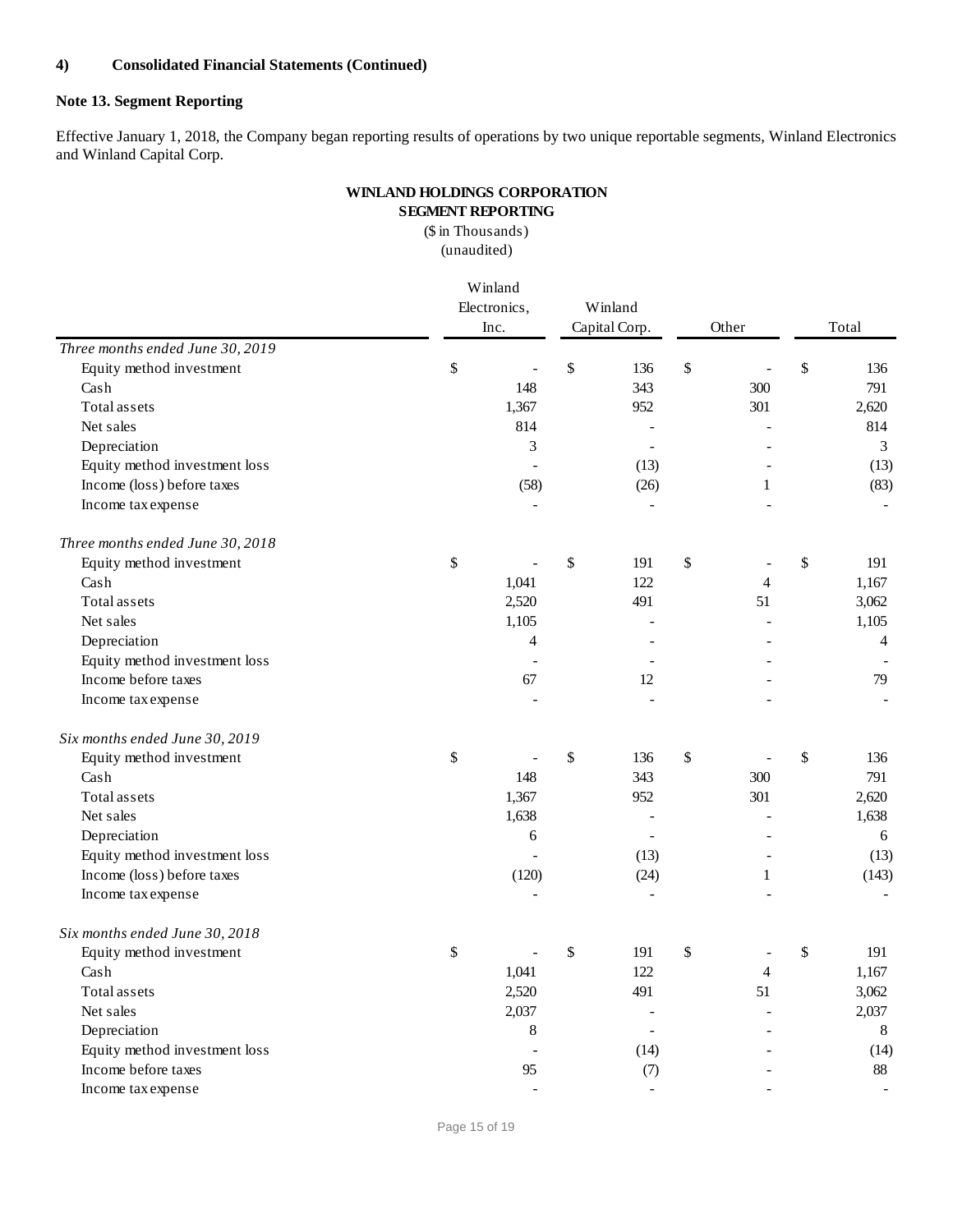#### **Note 14. Investments**

Winland Capital invested \$42 in a secured promissory note during the six months ended June 30, 2018. Repayments of \$34 and \$4 occurred during the six months ended June 30, 2019 and 2018, respectively. A gain of \$14 was recognized during the six months ended June 30, 2019.

Winland Capital purchased a short-term marketable security for \$150 in August 2018. The fair value of the investment was \$235 as of December 31, 2018. The investment was sold during the six months ended June 30, 2019 for \$235.

#### **Note 15. Rights to Payment**

The components of rights to payment were as follows, net of any proceeds:

|                               | June 30, 2019 | December 31, 2018 |
|-------------------------------|---------------|-------------------|
| Cryptocurrency-related claims | 301           | 109               |
| Trade claims                  | 99            | 147               |
| Other claims                  | 66            | 66                |
| Total, net                    | 466           | 322               |

Winland Credit invested \$192 and \$128 in rights to payment during the six months ended June 30, 2019 and 2018, respectively. Proceeds of \$48 were recognized during the six months ended June 30, 2019. Proceeds in excess of cost are shown in other income.

#### **5) Issuer's Business, Products and Services**

Winland is the holding company for Winland Electronics and Winland Capital Corp., both wholly-owned subsidiaries of the Company. The contact information for the Company and subsidiaries is as follows:

1950 Excel Drive Mankato, MN 56001 800-635-4269 investors@winland.com

Winland Electronics is an industry leader in critical condition monitoring devices. Products including EnviroAlert, WaterBug, and TempAlert are designed in-house to monitor critical conditions and protect against loss of assets due to damage from water, excess humidity, extremes of temperature, and loss of power, among others, across industries including health and medical, grocery and food services, commercial and industrial, as well as agriculture and residential. Winland Electronics markets and sells its line of proprietary critical condition monitoring hardware and subscription service products primarily through a global network of distributors, dealers, security installers and integrators. Winland Electronics' products are compatible with any hardwired or wireless alarm system. Winland Electronics also offers a critical environment monitoring solution called INSIGHT, an automated, cloud-based platform that provides early alerting, reporting, and logging services designed to ensure regulatory compliance.

Winland Capital Corp. is the holding company for the Company's investment operations and includes wholly-owned subsidiaries Winland Credit and Winland Capital. The Company continues to explore various alternatives to enhance shareholder value that utilize the expertise of management and the Board of Directors. Such alternatives may include establishing new ventures, acquiring existing businesses, and other investment opportunities, including investments in private credit, various rights to payment (including bankruptcy claims), and marketable securities.

#### **6) Issuer's Facilities**

The Company currently occupies 1,924 square feet of office space at 1950 Excel Drive, Mankato, MN, which is leased on a month-tomonth basis from Nortech Systems, Incorporated. The property is in good condition and suitable for the Company's current use.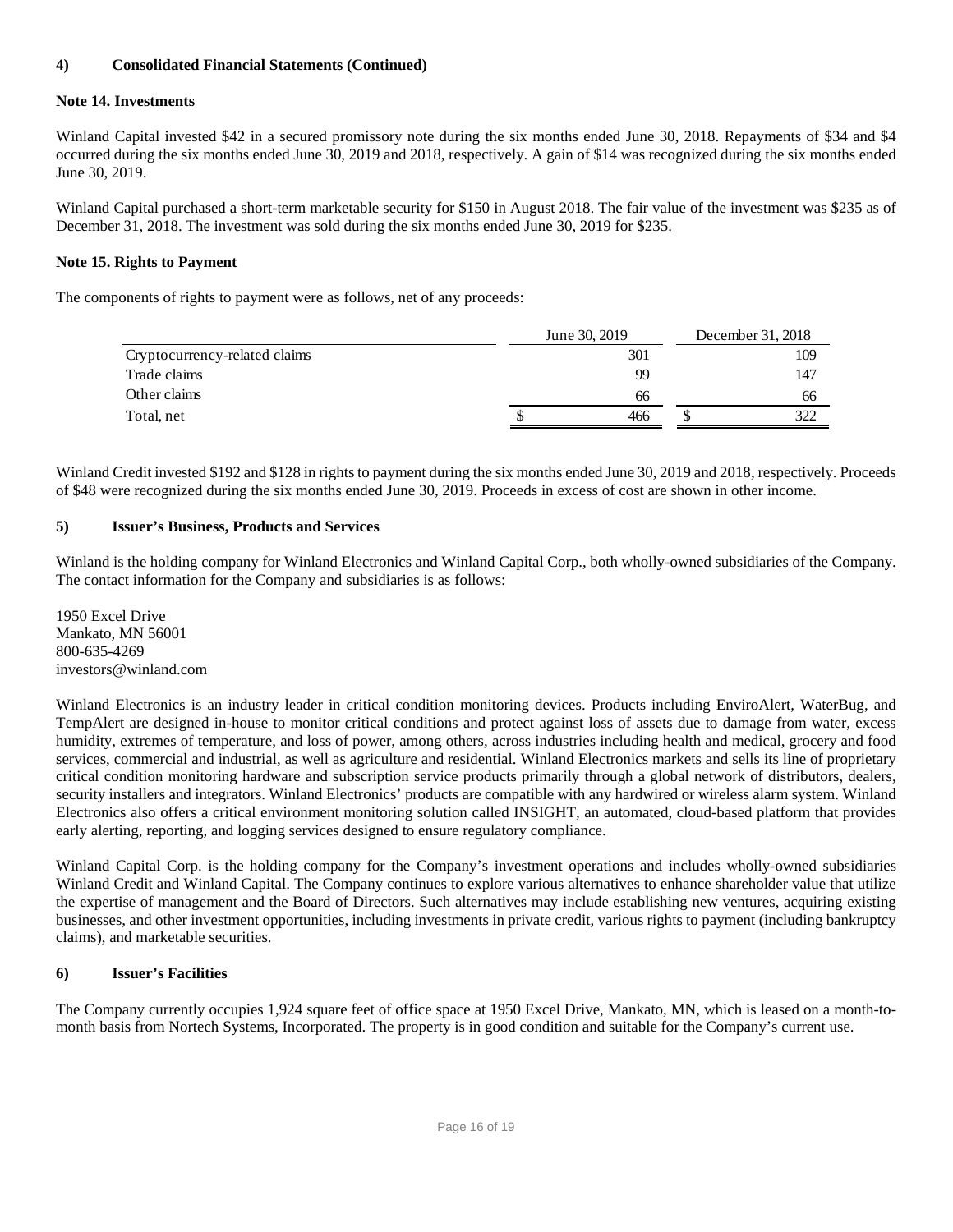| Name of<br><b>Officer/Director</b><br>and Control Person | <b>Affiliation with</b><br>Company (e.g.<br>Officer/Director/Owner<br>of more than $5\%$ ) | <b>Residential</b><br><b>Address (City /</b><br><b>State Only)</b> | <b>Number</b><br>of shares<br>owned | <b>Share</b><br>type/class | Ownership<br>Percentage<br>of Class<br>Outstanding | <b>Note</b> |
|----------------------------------------------------------|--------------------------------------------------------------------------------------------|--------------------------------------------------------------------|-------------------------------------|----------------------------|----------------------------------------------------|-------------|
| Thomas R. Braziel                                        | Co-Chairman and Co-<br><b>Chief Executive Officer</b>                                      | New York, NY                                                       | 578,874                             | Common                     | 15.3%                                              | (1)         |
| Matthew D. Houk                                          | Co-Chairman and Co-<br>Chief Executive Officer                                             | New Vernon, NJ                                                     | 477,799                             | Common                     | 12.6%                                              | (2)         |
| Brian D. Lawrence                                        | President & CFO                                                                            | North Mankato, MN                                                  | $\Omega$                            | Common                     | $0\%$                                              |             |
| Thomas J. Brady                                          | Director                                                                                   | Maple Grove, MN                                                    | 72,498                              | Common                     | 1.9%                                               | (3)         |
| Lorin E. Krueger                                         | Director                                                                                   | Mankato, MN                                                        | 129,407                             | Common                     | 3.4%                                               | (4)         |
| Murray Stahl                                             | Director                                                                                   | Chappaqua, NY                                                      | 568,428                             | Common                     | 15.0%                                              | (5)         |
| David B. Houk                                            | Owner of more than 5%                                                                      | Louisville, KY                                                     | 195,238                             | Common                     | 5.2%                                               | (6)         |

- 1) According to Thomas Braziel, as of June 30, 2019, B.E. Capital Management LP, B.E. Capital Partners LLC, Thomas Braziel and David Earls, beneficially own the shares which Mr. Braziel who has sole power to vote or to dispose of such shares. The address for B.E. Capital Partners LLC is 15 East 67th Street, 6th Floor, New York, NY 10065.
- 2) According to Matthew D. Houk, as of June 30, 2019, he beneficially owns and has sole power to vote or to dispose of such shares. The address for Matthew D. Houk is c/o Horizon Kinetics LLC, 470 Park Avenue South, 4th Floor, New York, NY 10016.
- 3) Includes 2,155 shares held by Mr. Brady's spouse and 45,500 shares which may be purchased by Mr. Brady upon exercise of currently exercisable options.
- 4) Includes 35,500 shares which may be purchased by Mr. Krueger upon exercise of currently exercisable options.
- 5) According to Murray Stahl, as of June 30, 2019, the shares are beneficially owned by FRMO Corp., which has sole power to vote or to dispose of such shares. Murray Stahl, Chairman and Chief Executive Officer and an owner of more than 5% of FRMO Corp., is designated as the control person. The address for FRMO Corp. is One North Lexington Ave., Suite 12C, White Plains, NY 10601.
- 6) According to David B. Houk, as of June 30, 2019, he beneficially owns and has sole power to vote or to dispose of such shares. The address for David B. Houk is P.O. Box 22145, Louisville, Kentucky 40252.

## Name of Control Person

FRMO Corp., which acquired greater than 5% of the Company's outstanding common stock on November 14, 2014. Murray Stahl, Chairman and Chief Executive Officer and an owner of more than 5% of FRMO Corp., is designated as the control person.

B.E. Capital Management LP and B.E. Capital Partners LLC, which acquired greater than 5% of the Company's outstanding common stock on November 29, 2012. Thomas Braziel is designated as the control person.

Matthew D. Houk, who acquired greater than 5% of the Company's outstanding common stock on October 9, 2012.

David B. Houk, who acquired greater than 5% of the Company's outstanding common stock on December 5, 2013.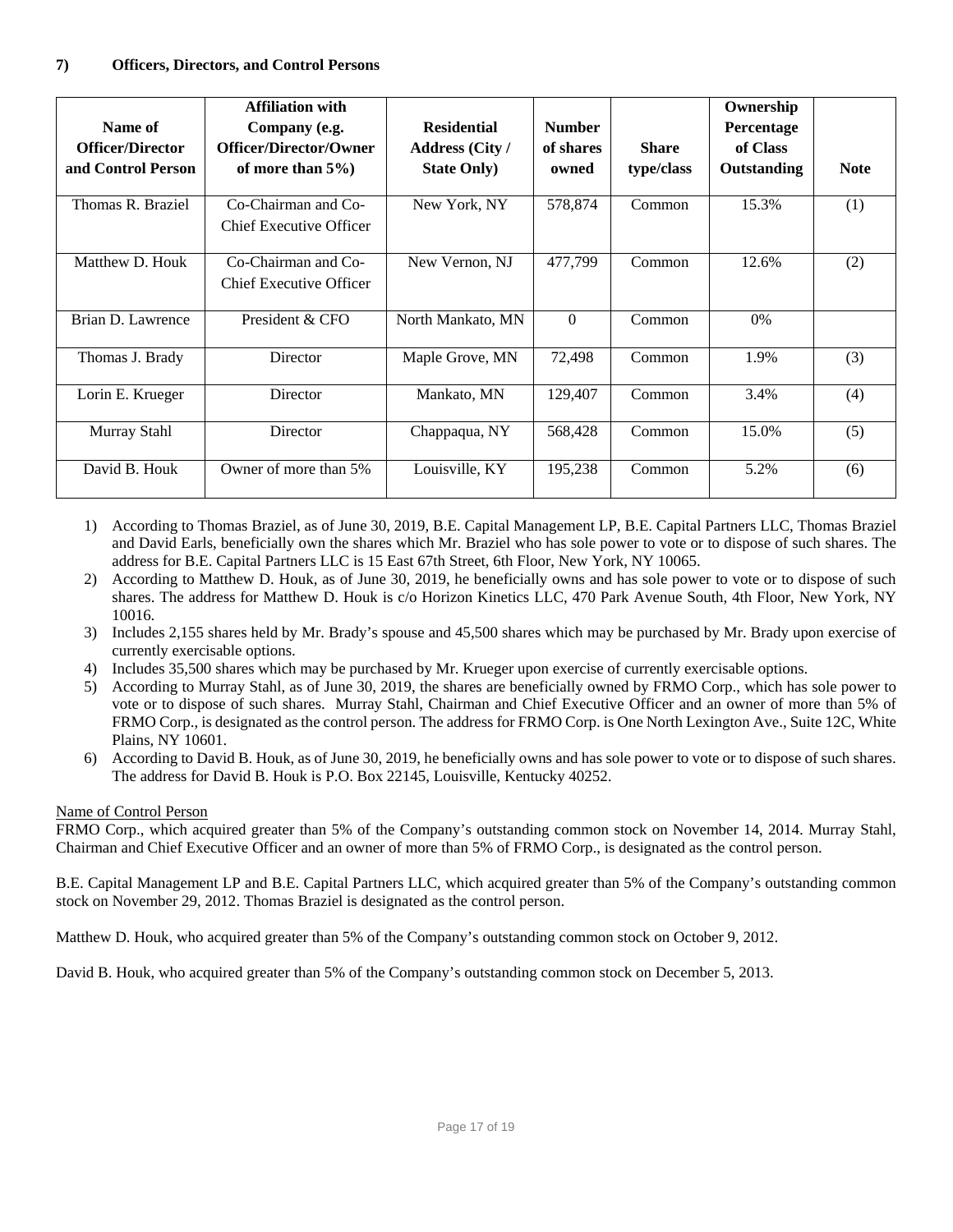## **8) Legal/Disciplinary History**

A. Please identify whether any of the persons listed above have, in the past 10 years, been the subject of:

1. A conviction in a criminal proceeding or named as a defendant in a pending criminal proceeding (excluding traffic violations and other minor offenses); *None.* 

2. The entry of an order, judgment, or decree, not subsequently reversed, suspended or vacated, by a court of competent jurisdiction that permanently or temporarily enjoined, barred, suspended or otherwise limited such person's involvement in any type of business, securities, commodities, or banking activities; *None.* 

3. A finding or judgment by a court of competent jurisdiction (in a civil action), the Securities and Exchange Commission, the Commodity Futures Trading Commission, or a state securities regulator of a violation of federal or state securities or commodities law, which finding or judgment has not been reversed, suspended, or vacated; or *None.* 

4. The entry of an order by a self-regulatory organization that permanently or temporarily barred, suspended, or otherwise limited such person's involvement in any type of business or securities activities. *None.* 

B. Describe briefly any material pending legal proceedings, other than ordinary routine litigation incidental to the business, to which the issuer or any of its subsidiaries is a party or of which any of their property is the subject. Include the name of the court or agency in which the proceedings are pending, the date instituted, the principal parties thereto, a description of the factual basis alleged to underlie the proceeding and the relief sought. Include similar information as to any such proceedings known to be contemplated by governmental authorities.

*None.*

### **9) Third Party Providers**

Please provide the name, address, telephone number and email address of each of the following outside providers:

#### Accountant or Auditor

| Firm:      | Baker Tilly Virchow Krause, LLP   |
|------------|-----------------------------------|
| Address 1: | 225 South Sixth Street Suite 2300 |
| Address 2: | Minneapolis, MN 55402-4661        |
| Phone:     | $(612)$ 876-4500                  |
| Email:     | cpa@bakertilly.com                |

#### Other Service Providers

| Firm:<br>Nature of Services:<br>Address 1:<br>Address 2:<br>Phone: | Fredrikson & Byron, P.A.<br>Counsel<br>200 South Sixth Street Suite 4000<br>Minneapolis, MN 55402-1425<br>$(612)$ 492-7000 |
|--------------------------------------------------------------------|----------------------------------------------------------------------------------------------------------------------------|
|                                                                    |                                                                                                                            |
| Email:                                                             | alorentz@fredlaw.com                                                                                                       |